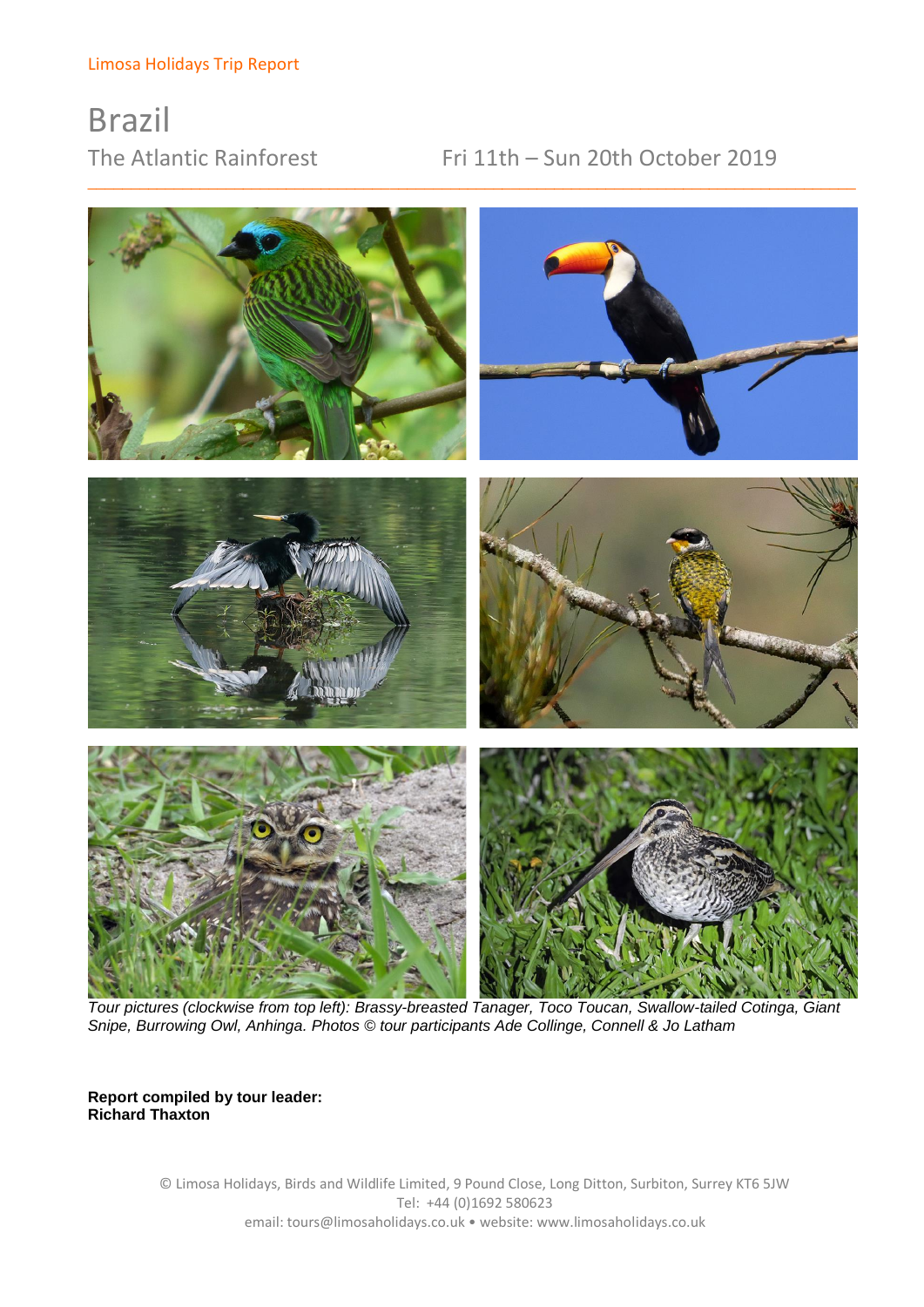#### \_\_\_\_\_\_\_\_\_\_\_\_\_\_\_\_\_\_\_\_\_\_\_\_\_\_\_\_\_\_\_\_\_\_\_\_\_\_\_\_\_\_\_\_\_\_\_\_\_\_\_\_\_\_\_\_\_\_\_\_\_\_\_\_\_\_\_\_\_\_\_\_\_\_\_\_\_\_\_\_\_\_\_\_\_\_\_\_\_ **Brazil | The Atlantic Rainforest**

#### Leader: Richard Thaxton

With: Ade & Dawn Collinge, Connell, Richard Langley, Jo Latham, Helen McLaren, Tony & Joyce Sawford.

The REGUA experience has become firmly established in birding lore, and justifiably so, a truly magical place and an inspiring forest restoration project that goes from strength to strength. The lodge which was our base for the week from which to explore the richness of the Atlantic rainforest biome, must surely be one of the most stunning locations in the world, looking out to the forested razorback ridge of the Serra dos Orgaos Mountains.

Below is a summary narrative account of our stay at REGUA, written in daily diary format, featuring the key birds we saw, how we saw them, when and where, during a mix of onsite and offsite days. I hope that you enjoy reading what follows and in so doing I hope it helps conjure up in your mind's eye our time together at REGUA and that you re-live the experience. Included too, is an annotated species checklist of the birds we recorded. We recorded 303 species of birds, with so many highlights. *Bird of the Trip* probably changed for each of you on a daily basis, as new wonderful birds were seen and you will each have your own final favourites and memories, but some of these will surely be amongst them.

- The bird with three names Elegant Mourner/Shrike-like Cotinga/Brazilian Laniisoma
- That whale shark-patterned Large-tailed Antshrike
- Those jitterbugging displaying Blue Manakins
- The magical Giant Snipe-ing experience and those owls after dark
- The hummingbirds of course, especially the gorgeous and aptly named Green-crowned Plovercrest.
- The ethereal far-carrying tuning fork-like notes of singing Black-and-gold Cotinga
- The array of colourful tanagers; Brazilian, Brassy-breasted, Green-headed and Blue Dacnis top amongst them
- That cryptic Long-tailed Potoo on its nest
- The unexpected Maguari Stork and Long-winged Harrier at Saquerema
- The resident lodge garden tapir
- That incandescent day-glow orange Campo Troupial
- And the exquisite Swallow-tailed Cotingas, which surely come out on top?
- …………so many highlights.

#### **Day 1. Friday October 11th**

Our flight was 40 minutes late departing from London Heathrow but arrived in Rio de Janeiro, the proud captain announced, a full 10 seconds earlier than scheduled! The ever-smiling Alceni our driver for the week ahead was there to meet us and within an hour and a half, had deftly bobbed & weaved us through the Rio traffic and onwards to REGUA. On our approach our first bird of the tour was a Tropical Screech Owl on a roadside fencepost, right next to the vehicle. A nice start and welcome. Alceni then delivered us to the lodge, our base for the week ahead. As we stepped out of the minibus the lodge garden, resident, recently introduced, tapir was there to greet us, deftly slurping the sugar solution from the hummingbird feeders. There was time for a quick cup of tea, sandwiches and a brief familiarisation of the lodge lay-out, thence to bed. It had been a long day. Night sounds that first evening included the mournful wailing of Common Potoo, Pauraque, Ferruginous Pygmy Owl and Rufous-capped Motmot.

# **Day 2. Saturday October 12th**

The day dawned early, well it always does, and Grey-necked Wood Rail, House Wren and Great Kiskadee provided the reveille. It was thick with mist, too thick to see anything from the nearby tower so we contented ourselves sitting drinking tea as we watched the lodge garden come alive. The wheatear-like Masked Water Tyrant scurried about on the lawn, Black Jacobin and Swallow-tailed Hummingbirds squabbled for the chance to drink at the feeders and Picazuro Pigeon, White-eyed Parakeet, Blue Dacnis, Red-legged Honeycreeper, Saffron Finch and Sayaca, Yellow-backed and Green-headed Tanagers were found in nearby trees. The mist did eventually clear or at least thin and from the tower we spied Capped Heron, Ringed Kingfisher and Rufous-tailed Jacamar. After breakfast resident guide Adulei met us, to walk down to the reserve centre and out and around the wetland. Just as we were about to leave, two Toco Toucans flew in and perched nicely for us. Down by the REGUA office we saw Rufous-breasted Hermit, White-chinned Sapphire, a Savanna Hawk sailed over, so too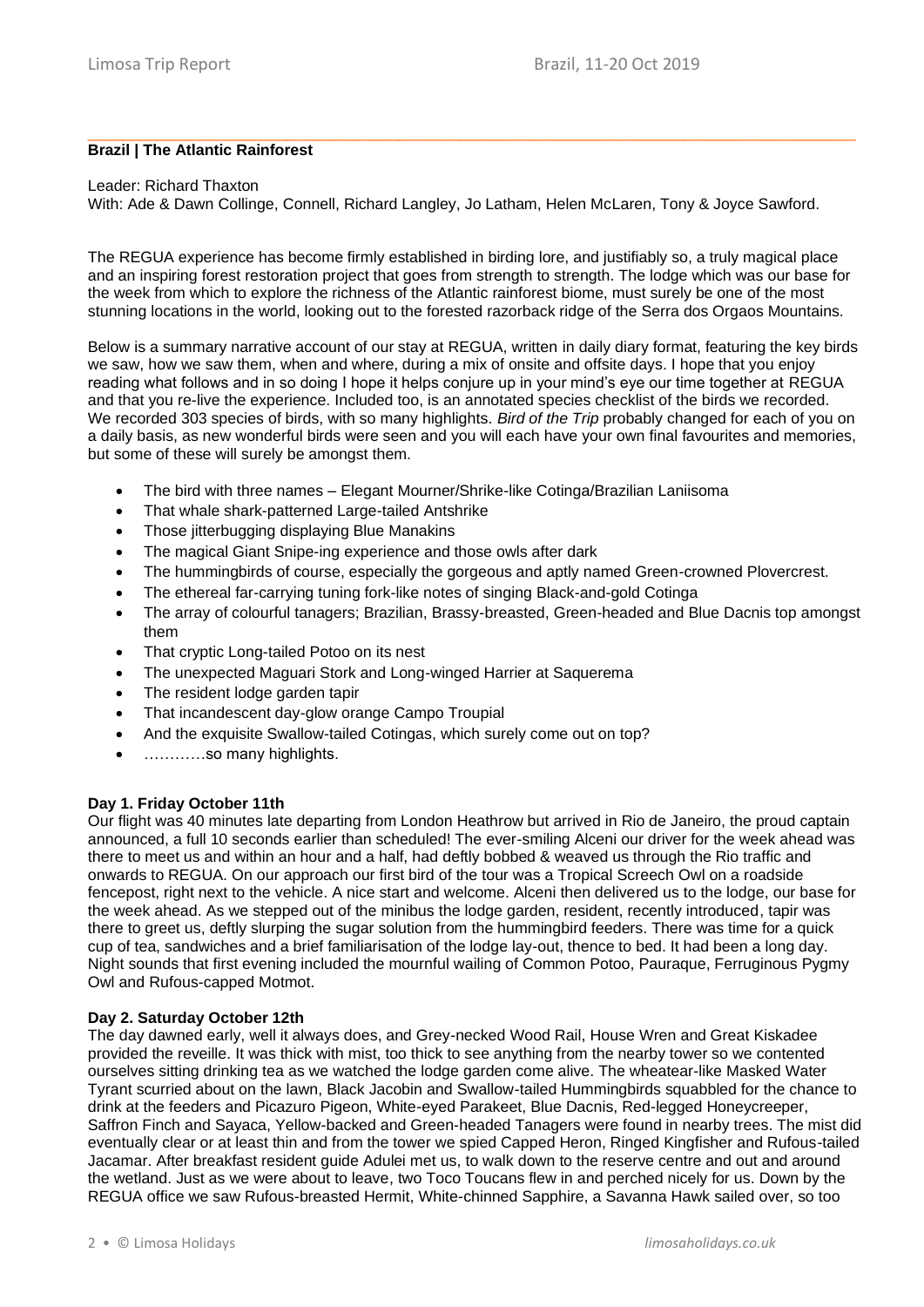Yellow-headed Caracara, Southern Rough-winged Swallows and White-collared Swifts zipped past and a Ferruginous Pygmy Owl appeared in response to Adulei's mimicry.

Progress along the path to the wetland was slow, as there was much to see. From just one spot we saw Boatbilled Flycatcher, Smooth-billed Ani, Slaty-breasted Wood rail, Yellow-chinned Spinetail, Band-tailed Hornero, Brazilian Tanager, Common Waxbill, fleeting views of a Blond-crested Woodpecker, a White-bellied Seedeater plus, what at first was thought to be a Double-collared Seedeater, Adulei later determined was actually a Whitethroated Seedeater, an endemic and a REGUA first! Further along the path we saw Anhinga, Roadside Hawk, Social Flycatcher, Silvery-flanked Antwren, White-tipped Dove, noisy Red-rumped Caciques and Turkey Vultures wafting about on the developing thermals. Adulei had recently seen Masked Duck, a bird which has been absent from REGUA for some time but had since returned. We went to look for it but to no avail, but in so doing saw Brazilian Teal, Chestnut-capped Blackbird, Greater Ani and Purple Gallinule. Moving around the wetland a little further, Adulei found us a Brown-throated Three-toed Sloth, eventually seen by everyone, with no panic, as it wasn't going anywhere fast! Meanwhile motionless, floating log lookalike Broad-snouted Caiman watched us menacingly from the lake. Also seen here were both Amazon and Ringed Kingfishers, Black-bellied Whistling Duck, Lemon-chested Greenlet, Squirrel Cuckoo, White-barred Piculet and a female White-bearded Manakin.

We returned to the lodge for lunch after which, with the thermometer showing mid-thirties, we took some downtime in the hope that it would cool later in the afternoon, but it didn't. Some opted to rest, others to sit and watch the birds in the garden or from the tower. Eventually we headed back out, a short drive offsite to Boasorte, to an area of open country and pastureland. One very magical bird was our ultimate quest later, towards dusk, but in the meantime we checked fields and scattered trees and came up with a pair of very vocal Streamer-tailed Tyrants displaying on a telephone wire, Guira Cuckoo, Rufous Hornero, Southern Lapwing, a somewhat out of context Rufescent Tiger Heron, Savanna Hawk, Ruddy Ground Dove, a fly-by flock of 18 White-eyed Parakeets, Green-headed, Burnished-buff and Hooded Tanagers, Piratic Flycatcher, Pale-bellied Thrush and Chestnutvented Conebill. At another spot we found both Boat-billed and Streaked Flycatchers, Brown-chested Martin, Rufous-fronted Thornbird, Chalk-browed Mockingbird, Yellow-bellied Elaenia, Limpkin, American Kestrel and Wedge-tailed Grassfinch. Adulei managed to coax into view a Blackish Rail but Ash-throated Crake, whilst heard, remained hidden. A Striped Cuckoo taunted us too, heard out there somewhere but we couldn't pin it down. Two Burrowing Owls watched us curiously from a field terrace above.

As the grey-dark descended, it was time for the main event, a chance to see Giant Snipe, which as the name implies is the largest snipe in the world, an absolute whopper. I've experienced this with Adulei many times and it never fails to impress me, let alone you folk for the first time, I'm sure, as he deftly pinpoints in the half-light, a bird eerily calling from cover, holds it, mesmerised in the beam of his torch and then beckons us quietly in behind him to look over his shoulder. And there it was, a full-bird view. So often it can be just head and neck poking up above the grass and sedges but this time it was from top to tail, legs an' all, fabulous views. How wonderful was that, eh? And not wavering for a moment from his focus on showing us the snipe Adulei casually announced an American Barn Owl as it wafted passed us, so too Paraque. We started to head back to the lodge, ready for a celebratory pre-dinner caipirinha sundowner, but the evening was not over just yet. Speculatively, we stopped to listen for any owls that might care to hoot for us. No sooner had we stopped, stood in silence and listened when Tawny-browed Owl piped up. Not one but two, counter-calling to each other and eventually they flew back and forth over our heads deftly tracked by Adulei in his torch beam. Not content with that, he then prompted a Striped Owl to call to us, it too then picked up with the lamp. So, Ferruginous Pygmy, Burrowing, American Barn, Tawnybrowed and Striped – five owl species in a day was pretty amazing and with yesterday's Tropical Screech Owl, six owls on a tour all the more so.

#### **Day 3. Sunday October 13th**

With no mist today we began by walking across to the tower to marvel at the simply awesome vista before us, looking across the wetland, up the forest-clad slopes to the sheer, bare rock faces of the Serra dos Orgaos mountain ridge that forms the stunning backdrop to REGUA. After breakfast we set off across pastureland in the truck, heading for the forested Green Trail. In fields we saw Fork-tailed Flycatcher, Guira Cuckoo, Burrowing Owl and Southern Crested Caracara. At the trailhead we disembarked and began a slow walk through the forest, rich in birds. First up were Grey-hooded Attila, Flame-crested Tanager, Whiskered Myiobius and White-bearded Manakin. We then lucked upon a busy mixed flock in the canopy above us and we were able to pick out a female Blue Manakin, Blue Dacnis, Streaked Xenops, Red-eyed Vireo, White-bellied, Yellow-backed, Burnished-buff and Green-headed Tanagers, Black-capped Becard, Eye-ringed Tody-Tyrant, Lesser, Olivaceous and Plainwinged Woodcreepers, Greyish Mourner, Chestnut-bellied Euphonia, Red-crowned Ant Tanager, Spot-billed Toucanet, Black-capped and Buff-fronted Foliage-gleaners and Yellow-throated Woodpecker. Just so many birds. Aligning the telescope on a Reddish Hermit perched several layers in of thick forest understory proved tricky, but we got there.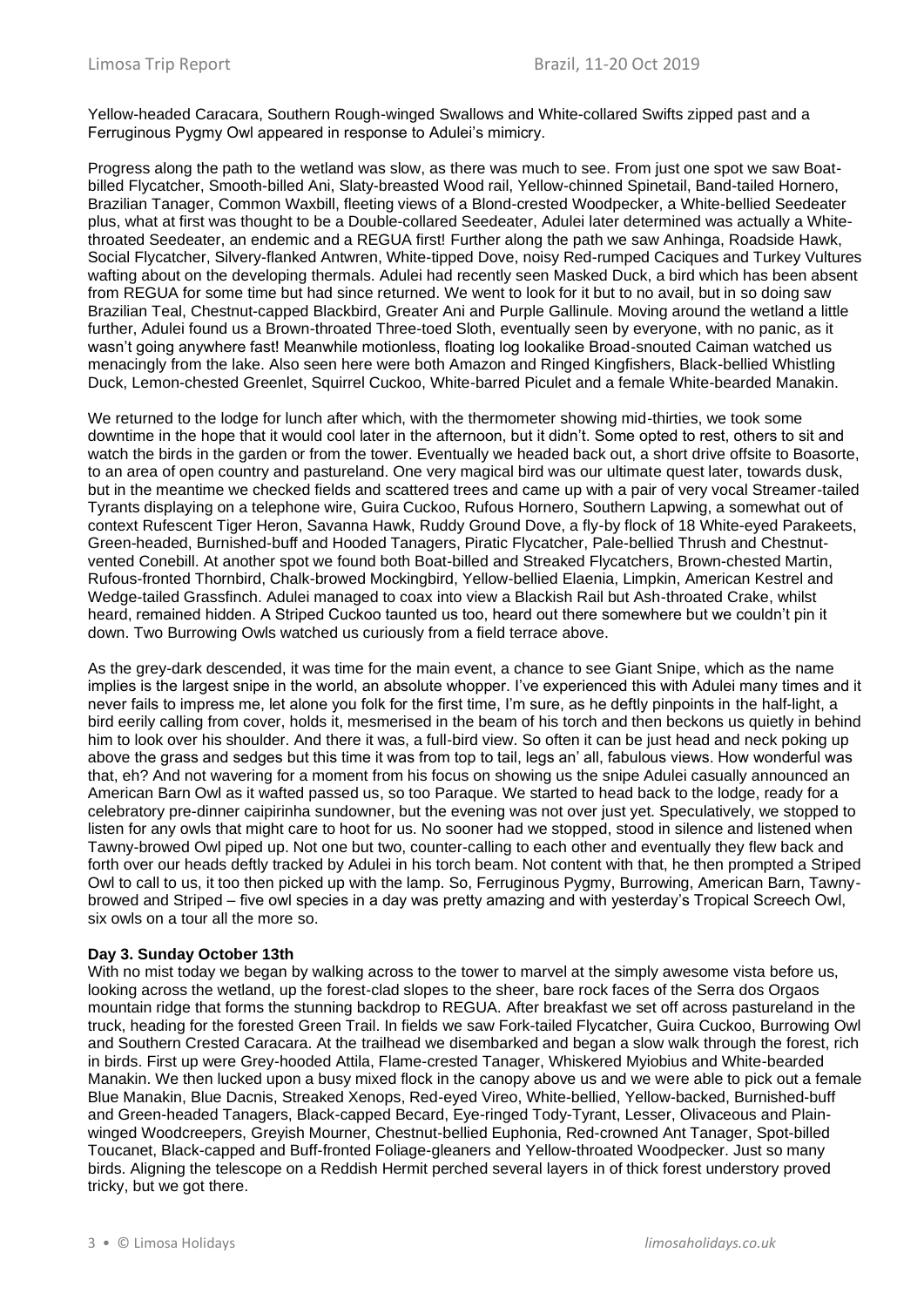Eventually the mixed flock moved through and away, which was actually a relief from all the neck-craning, so we proceeded a little further along the trail and at more comfortable eye or ground level we found White-necked Thrush, Surucua Trogon, White-throated Spadebill, Grey-hooded Flycatcher, that superb Black-cheeked Gnateater and eventually that tricky Southern Antpipit, walking on the forest floor leaf litter. It was very hot and humid by now, so some started to retrace our steps back to the truck, others went a little further with Adulei and were rewarded with seeing the bird with three names – Elegant Mourner, Shrike-like Cotinga or Brazilian Laniisoma. We had lunch back at the lodge and then later in the afternoon we ventured down to the wetland, stopping first for those two ridiculously close, perched, Violet-capped Woodnymph and Rufous-tailed Jacamar. We went to the hide first, but being made of concrete to thwart termites, in the heat it made for something of a tandoori oven so we didn't stay long. In the wetland we found Great, Western Cattle and Snowy Egrets, ("*egrets, we had a few, but then again….."*), Rufescent Tiger Heron, Striated, Capped and Cocoi Herons, Purple Gallinule, Brazilian Teal, Anhinga, Green Kingfisher, Short-crested Flycatcher and Yellow-chinned Spinetail.

# **Day 4. Monday October 14th**

We ventured offsite today, with guide Igor, to the relic dry forest areas of Sumidouro near the town of Carmo. It's quite a drive to get there so we made an early start and stopped for breakfast on the road at a service station café. Whilst it is quite a way to go it gives the chance to see some dry forest species that we would not see elsewhere on the tour. *En route,* we made a few stops. During a quick loo stop at Guapimirim we picked out Sick's Swift and White-rumped and Blue-and-white Swallows. Later, a road toll stop proved to be very productive. In little more than half an hour we found Rufous-bellied Thrush, Burnished-buff and Ruby-crowned Tanagers, Giant Cowbird, Yellow-browed Tyrant, Campo Flicker, Green-barred Woodpecker, Green-backed Becard, Bran-coloured Flycatcher, Orange-eyed Thornbird, Black-crowned Night Heron and the humble House Sparrow. Later still, nearer to Carmo we paused briefly in a lay-by to look at Crested Black Tyrant, a male Swallow Tanager and White-tailed Hawk. Just outside Carmo itself we stopped to enjoy six Plumbeous Kites wheeling around overhead along with Sharp-shinned Hawk.

Eventually we arrived at the gated track above Carmo town and started to slowly walk, looking for birds. It was already very hot and being a more open forest type and so quite exposed, driver Alceni edged along behind us at a discreet distance so we had ready access to the shade of the vehicle and water top-ups should we need it. One of the key birds to see on this excursion is the very rare, localised and endemic Three-toed Jacamar. Though rare, it must be one of the most easily seen of very rare birds. It is usually the first bird seen on arrival here, as soon as we get out of the vehicle, but we had to wait, for all of ten minutes. It was pipped as first bird by the endemic Serra Antwren. We saw a pair, the handsome male particularly well. Next, we found Hangnest Tody-Tyrant, Short-crested Flycatcher, Chestnut-vented Conebill and Grey-eyed Greenlet. Eventually though, the jacamar was found, the first of at least seven we would see in total this day. Though it's outwardly somewhat drab appearance I feel only adds to the sadness of seeing this very rare and range-limited bird, when seen well in good light and through a telescope it's drab brown plumage actually has a wash of subtle emerald green iridescence, plus those fine yellow feathers around its face make it a gem of a bird.

On walking further we found Sapphire-spangled Emerald, Curl-crested Jay, Swainson's and Boat-billed Flycatchers, Hooded and Swallow Tanagers, White-barred Piculet and a pair of Surucua Trogons. We found a shady spot and stopped for our picnic lunch during which we saw Scaled Woodcreeper, Ferruginous Antbird, Red-eyed Vireo, Grey-hooded and Sepia-capped Flycatchers, Yellow-bellied Elaenia and a fleeting glimpse of Crescent-chested Puffbird.

After lunch, we back-peddled to Carmo town and took another road through more open country, through farmland and did some stop-start birding. At one very productive spot we found both Streaked and Swainson's Flycatchers, Bananaquit, Sapphire-spangled Emerald, Burnished-buff Tanager, Blue Dacnis, House Wren, Sepia-capped Flycatcher, White-eyed Parakeet and Guira Cuckoo whilst Striped Cuckoo was only heard. A key bird we hoped to see here was the incandescent, day-glow orange, Campo Troupial. It was a likely spot as they parasitize Rufous-fronted Thornbirds of which there were several nests here. We looked hard, to no avail at first but then driver Alceni, for whom finding this bird, if no other for people, is almost a badge of honour, delivered. How chuffed was he to find it for us, with his big beaming smile. We made one more stop a little further along the road and here found two lovely White Woodpeckers, Cattle Tyrant, Blackish Rail, Yellow-chinned Spinetail and finally, another key target species - White-eared Puffbird, a pair that perched obligingly close on a roadside wire, our last bird of the day as it was time now to head for home.

#### **Day 5. Tuesday October 15th**

At very first light today, two Rusty-margined Guans visited the bird table for bananas which was a nice start. After breakfast we set off with Igor to the Waldenoor Trail, part of the REGUA property but about a 20-minute drive in the truck, out through nearby Matumbo village, then back into the forest again. At the trailhead we spent the first half an hour just stood around as various birds hove into view. They included Streak-capped Antwren,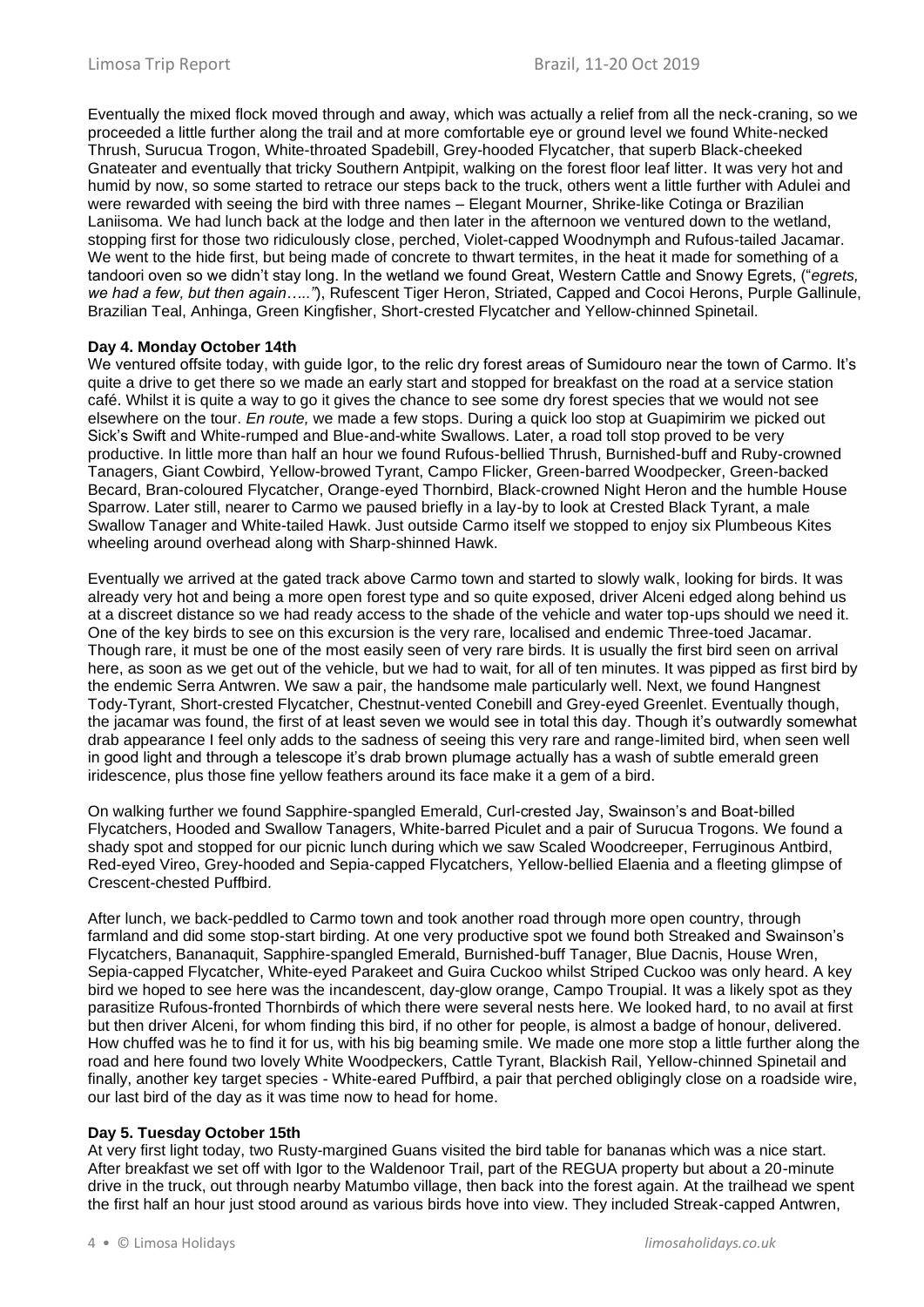Yellow-olive Flycatcher, Rufous-bellied Thrush, Burnished-buff, Palm and Sayaca Tanagers, Black-capped Becard and Planalto Tyrannulet, while lots of White-collared Swifts belted passed.

Setting off, we walked slowly up the track but progress was slow as we continuously encountered birds along the way. We saw Silvery-flanked Antwren, White-bellied Tanager, Sepia-capped Flycatcher, Red-eyed Vireo, Whitebarred Piculet and Yellow-eared Woodpecker. A Double-toothed Kite flew over us and in the distance a Blackand-white Hawk-Eagle was seen. Further along we were surprised to find a pair of Crested Becards nesting right next to a huge and active wasp nest. Here too we saw Maroon-bellied Parakeet, Yellow-rumped Tanager, Yellow-green Grosbeak, two lovely male Blue Manakins, an Orange-bellied Euphonia was fleetingly glimpsed and a Blond-crested Woodpecker darted back and forth above our heads eventually landing to give good views. What a *stotter!* We had bumped into Adulei as we drove through Matumbo village and he'd given us a tip-off about a nesting Long-tailed Potoo, near the pile of sticks, he'd said. Well, we checked any and every pile of sticks that we passed along the trail to no avail at first, but then Igor found it. An adult brooding a chick atop its precarious tree stump nest, looking like it could barely hang on. In the 'scope we could marvel at the intricately cryptic plumage details and see the wee eyelid slit that enables the potoo to see us as it pretends to be a lump of dead wood. What a superb bird!

Walking a little further we saw Boat-billed Flycatcher, Pale-breasted Thrush, Lesser, Olivaceous and Whitethroated Woodcreepers, Uniform Antwren, Spot-billed Toucanet, Ochre-bellied Flycatcher, Buff-fronted Foliagegleaner, Spot-breasted Antvireo, White-winged Becard, Red-crowned Ant Tanager and watched a Rufouscapped Motmot eating a mouse!!!! On that note, we headed back to the lodge for lunch. Later in the afternoon we ventured down to the wetland, to try again to see Masked Duck, and this time we did, three fine males along with Brazilian Teal, Muscovy Duck, Capped Heron, Rufescent Tiger Heron and Black-crowned Night Heron. Plus we picked out Snowy Egret amongst the nesting colony of Western Cattle Egrets. And then a fine end to the day was provided by lekking male White-bearded Manakins. We had only seen females up to now.

#### **Day 6. Wednesday October 16th**

We were to be offsite again today with Igor, heading to the coast at Saquerema, his home patch. Raquel joined us too. We left early and had breakfast at Saquerema in a café across from a lagoon. Here we sifted out a few waders including Ruddy Turnstone, Semipalmated Plover, Semipalmated Sandpiper, Sanderling and American Oystercatcher. There were gulls and terns here too, including Royal, Cabot's and Yellow-billed Terns plus a lone Common Tern and Kelp Gulls. Also here were Cocoi Heron, Blue-and-white Swallows and Greater Kiskadees wading up to their *oxters* in the sea, which was weird.

We drove to an area of mangrove where we found, Bicoloured Conebill, Spotted Sandpiper, Mouse-coloured Tyrannulet, Great Egret and Chalk-browed Mockingbird. On a little further and at a roadside pool we found, Brazilian Teal, White-faced Whistling Ducks and a family of Least Grebes – an adult pair and five grebelets. Igor knew his patch and took us next to an area of wet pastureland where we saw lots of birds. Best amongst them were our only Whistling Herons of the tour, three of them, in full breeding plumage, wearing their colourful, full face make-up, Yellowish Pipit, Campo Flicker, Cattle Tyrant, those wonderful White-browed Blackbirds sporting their crimson tunics and the totally unexpected Maguari Stork and a dark morph Long-winged Harrier, obligingly flushed from its perch by a Savanna Hawk giving us chance to see it in flight and watch it give chase to the hawk. Next we moved on to Lagoa Vermelha, an area of coastal restinga scrub, where our hoped-for bird was Restinga Antwren. After a short walk along a soft, quiet, sandy track we found the antwren, a fine pair, possibly a second female too. Here too was Tropical Mockingbird, also unexpected.

Our last stop of the day was a saltpan complex at Praia Seca. Crikey, it was hot here and hazy too but nevertheless we managed to pick out Hudsonian Godwit, White-backed Stilt, Little Blue Heron and Roseate Spoonbill. Our last bird of the day was White-cheeked Pintail. Time now to head for home, in time for caipirinhas, then dinner and bed. It had been a long day.

# **Day 7. Thursday October 17th**

Early doors, the Rusty-margined Guans were on the bird table and just before we set off today there was an Orange-winged Amazon in the lodge garden. Today we headed offsite, to Macae de Cima, for the chance to seek some species of higher elevation forest, conveniently accessed by a hill track using the truck. Alceni drove us in the minibus and the truck followed, to be used for the drive to the top, to what's known as David Miller's house, a remote cottage in such a lovely spot, surrounded by forest. However before that, we made several stops on the way up the road. At one such, we heard the loud, strident, anvil-striking metallic *"bonk"* call of Barethroated Bellbird and soon picked out one of these dazzling whiter-than-white, beautiful cotingas. What a bird, or what? Crested Oropendolas flew passed us as Adulei sifted out birds from dense cover using his incredible ears to pick up on numerous species simultaneously. Among those seen here were; White-throated Hummingbird, Golden-chevroned and Black-goggled Tanagers, Spix's, Rufous-capped and Pallid Spinetails, Ochre-faced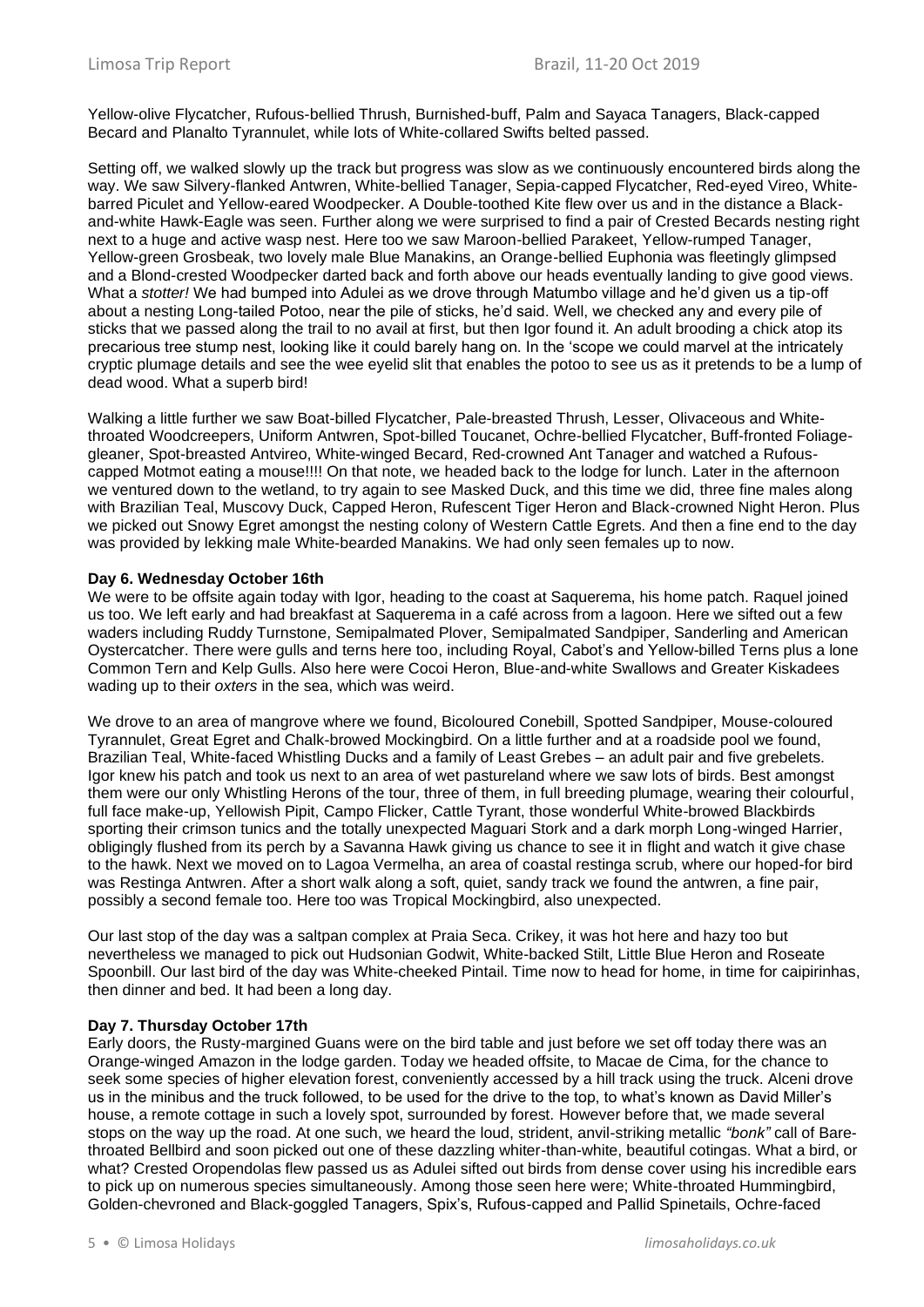Tody-Flycatcher, Rufous-browed Peppershrike, White-shouldered Fire-eye, Golden-crowned Warbler and Greycapped, Mottle-cheeked and Planalto Tyrannulets. Birds came thick & fast. The next flurry included Rufous Gnateater, Buff-fronted Foliage-gleaner, Yellow-olive Flycatcher, Chestnut-bellied Euphonia, Brassy-breasted Tanager, Rufous-crowned Greenlet, White-rimmed Warbler, a female Pin-tailed Manakin, Chestnut-headed Tanager and that superb Green-crowned Plovercrest.

We rode the truck to the top, spread ourselves around the garden and soaked up the atmosphere of the place in lovely warm sunshine. We charged the feeders with sugar solution and before too long hummingbirds began to arrive including Brazilian Ruby, White-throated Hummingbird and Plovercrest. We could hear the ringing, tuning fork-like notes of Black-and-gold Cotinga and eventually tracked down the songster, quite a ways away up the forested slope but a decent enough view in the 'scope. Birds came and went, to and from garden trees including Shear-tailed Grey Tyrant, Azure-shouldered and Brassy-breasted Tanagers, Plumbeous Pigeon, Yellow-legged Thrush, Sharpbill, Thick-billed Saltator, Yellow-browed Woodpecker, Hooded Berryeater, Blue-billed Black Tyrant, Surucua Trogon, Scaled Woodcreeper, both Sharp-billed and Pale-browed Treehunters, Rough-legged Tyrannulet and the humble Rufous-collared Sparrow. Just so, so many birds.

We had lunch, leisurely in such a wonderful spot but eventually, reluctant to leave we began to walk slowly back down the track followed by Luan and the truck, seeing many birds along the way. These included White-collared Foliage-gleaner, Bertoni's Antbird, Star-throated Antwren, Sepia-capped Flycatcher, Drab-breasted Bamboo Tyrant, Hooded Siskin, a White-tailed Hawk sailed over and Rufous-tailed Antthrush was heard calling from the forest depths. We opted to ride in the truck a little way down with the minibus following behind and made one last stop. The best bird seen here was that wonderful Large-tailed Antshrike with its dark blue-black plumage peppered with white spots, looking like a starry night sky or the patterning of a whale shark. But here too were Highland Elaenia, Glittering-bellied Emerald, Streaked, Variegated and Bran-coloured Flycatchers, Creamybellied, Rufous-bellied and Pale-breasted Thrushes, Double-collared Seedeater, and Planalto Tyrannulet.

# **Day 8. Friday October 18th**

We breakfasted early and then headed out, off-site again today this time heading to Pico da Caledonia, another area of higher elevation forest. We passed through the bizarre town of Nova Friburgo aka *Knickerville* for reasons that were very clear to see. On arrival at Pico da Caledonia we transferred to the truck that with Luan driving had followed us and we headed part-way up the mountain along the Sao Bernardo trail. Our first stop was for what must surely be one of, if not *the* Bird of the Trip, the exquisite Swallow-tailed Cotinga, arguably the most beautiful bird in the world. It took a wee while to fine one but we then eventually found three. Far, far too good to rush we then lingered for a good while to enjoy these wonderful birds and saw much more besides in so doing, including Olivaceous Elaenia, Golden-chevroned and Ruby-crowned Tanagers plus a fleeting glimpse by some of Fawn-breasted Tanager, Southern Beardless Tyrannulet and Variegated Flycatcher.

After a while we eventually set off to walk a section of the trail with Adulei whilst Luan followed us with the truck. Along here we found more birds, amongst them Planalto Woodcreeper, Dusky-tailed Antbird, Rufous-browed Peppershrike, Buff-fronted Foliage-gleaner, Green-crowned Plovercrest, Planalto Tyrannulet, Rufous-fronted Thornbird, Variable Antshrike, Yellow-legged Thrush, White-rimmed Warbler and Squirrel Cuckoo. In an open area with views we had our lunch during which and shortly after we saw Rufous-capped Antshrike, Hooded Siskin, Cinnamon Tanager, Surucua Trogon, Sharp-billed Treehunter and Creamy-bellied Thrush. Rufous-tailed Antthrush could be heard calling from afar whilst Black-and-gold Cotinga sang nearby and a Diademed Tanager was heard going over but not seen, bah! Walking further along the trail we then found Blue Dacnis and Blue Manakin, Buff-browed Foliage-gleaner, White-crested Tyrannulet and Velvety Black Tyrant. Eventually it was time to retrace our steps and on the return leg we saw Burnished-buff Tanager, Rusty-margined Flycatcher, Serra do Mar Tyrant-Manakin and enjoyed the Swallow-tailed Cotingas again - can't get enough of those beauties. When we got back to meet with Alceni there were two Dusky-legged Guans right by the vehicle and then at one final stop before heading back to REGUA we saw the endemic Half-collared Sparrow. A nice bird to finish on.

# **Day 9. Saturday October 19th**

Our last day at REGUA. After breakfast we set off in the truck to drive up the Casa Anibal trail and walk back down with Adulei while Luan followed us down in the truck. Birds came thick and fast. First up were Eye-ringed Tody-Tyrant, Spot-billed Toucanet, Scaly-headed Parrot flew over calling and four of the endemic White-necked Hawks circled above us. We then came across a very busy mixed flock of canopy birds which included Ochrebellied Flycatcher, Rufous-winged, Silvery-flanked and Streak-capped Antwrens both Plain-winged and Lesser Woodcreepers, White-barred Piculet, White-chinned Sapphire, Red-legged Honeycreeper, Squirrel Cuckoo, Blue Manakin, Plain Xenops and Saw-billed Hummingbird. Phew!

Walking further on Adulei mimicked Ferruginous Pygmy Owl and lo, one came in in response along with a host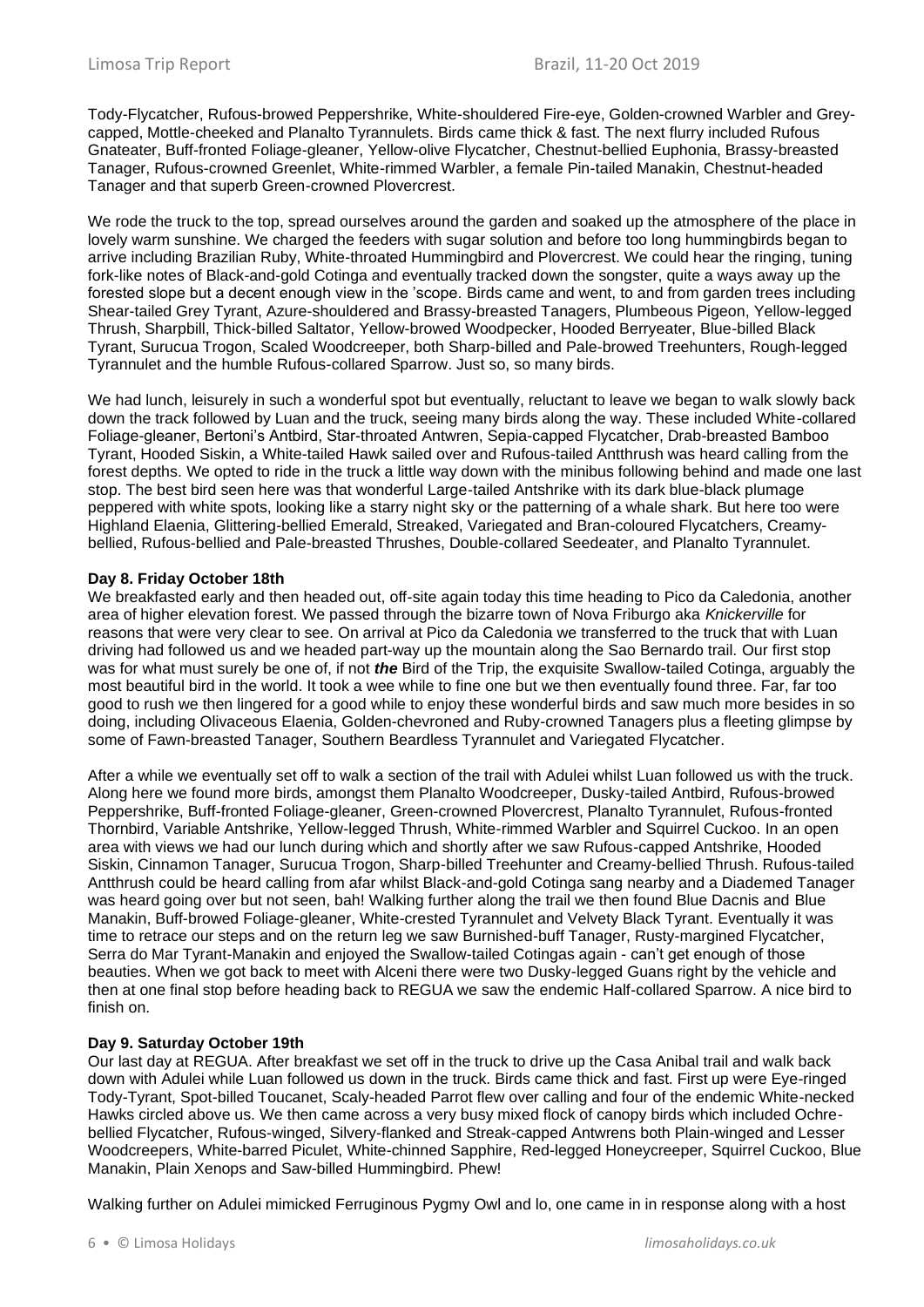of other birds to mock & mob it. Amongst this lot were Sepia-capped Flycatcher, Eye-ringed Tody-Tyrant, Yellow-backed, Flame-crested and Palm Tanagers, Blue Dacnis, Olivaceous Woodcreeper, Southern Beardless Tyrannulet, Chestnut-vented Conebill and three hummingbirds - Reddish Hermit, White-chinned sapphire **and** Frilled Coquet, two fine males which once they had calmed down, perched and gave us a chance to 'scope them. Lovely. A little further on we stopped when we heard lekking Blue Manakins and eventually located them and were even able to 'scope them deep into the understory and watch them hopping about, jumping over each other in a courtship frenzy to impress any a female onlooker.

Almost back at the bottom of the trail we saw a pair of Crescent-chested Puffbirds, White-winged Becard, Whiskered Myiobius, both Green-headed and Brassy-breasted Tanagers and a pair of Blue Ground Doves, our last new bird of the tour. It had been a busy, bird-packed morning. It was now time though to head back to the lodge for lunch, to then pack, relax and enjoy our last few hours at the lodge before preparing for our later afternoon departure. At 4pm we said our fond farewells to Adulei, Luan and the lodge staff. The ever-smiling Alceni then arrived to whisk us off back to Rio and we were there in good time, saw lots of Magnificent Frigatebirds along the way and could see Sugar Loaf Mountain and the statue of *Christ the Redeemer* way off in the distance.

# **Day 10. Sunday October 20th**

We arrived back in Blighty just after lunch, collected our bags, said our fond farewells and went our separate ways. I'd like to thank you all for coming along and sharing the REGUA experience and the fantastic birding that is the Atlantic Rainforest.

Richard W. Thaxton, October 2019.

# **ANNOTATED LIST OF BIRDS RECORDED**

*(Total of 303 species recorded by the group.* **En** *= Brazilian endemic)*

# **Key to places**

| RL - REGUA Lodge                   | Sum. - Sumidouro/Carmo         |
|------------------------------------|--------------------------------|
| <b>RW - REGUA Wetlands</b>         | PdC - Pica do Caledonia        |
| Boa. - Boasorte (Giant Snipe site) | WT - Waldenoor Trail           |
| MdC - Macae de Cima                | <b>CAT - Casa Anibal Trail</b> |
| GT - Green Trail                   | Saq. - Saquerema (coast)       |
|                                    |                                |

#### **White-faced Whistling Duck** *Dendrocygna viduata*

10+ seen at REGUA wetland (RW) on 8/10 and then a total of 30+ during our day at the coast at Saquerema (Saq.), various sites, 16/10.

#### **Black-bellied Whistling-duck** *Dendrocygna autumnalis*

Between 6-10 seen on our visits to RW during the week.

#### **Muscovy Duck** *Cairina moschata*

Seen on four dates, as fly-bys down at RW or from the lodge tower.

**Brazilian Teal** *Amazonetta brasiliensis*

A pair seen on 12-13/10 at RW and then 10+ in total on our day at the coast, Saq. at various sites, 16/10. **White-cheeked Pintail** *Anas bahamensis*

# Two, at the saltpans at Saq. on 16/10.

**Masked Duck** *Nomonyx dominicus*

Absent from RW in recent years, now back. Three males on 15/10. A female, Saq. on 16/10.

#### **Rusty-margined Guan** *Penelope supercillaris*

Two seen twice most days in the early morning and again in the evening, REGUA lodge gardens.

**Dusky-legged Guan** *Penelope obscura*

Three at Pica do Caledonia (PdC) on 18/10.

# **Least Grebe** *Tachybaptus dominicus*

Two adults and five young on a small roadside pond, Saq. 16/10.

#### **Maguari Stork** *Ciconia maguari*

Unexpected. One in a wet pasture, Saq. 16/10.

- **Roseate Spoonbill** *Platalea ajaja*
- One at the saltpans visited, Saq. 16/10.

#### **Rufescent Tiger Heron** *Tigrisoma lineatum*

One seen on each visit to RW.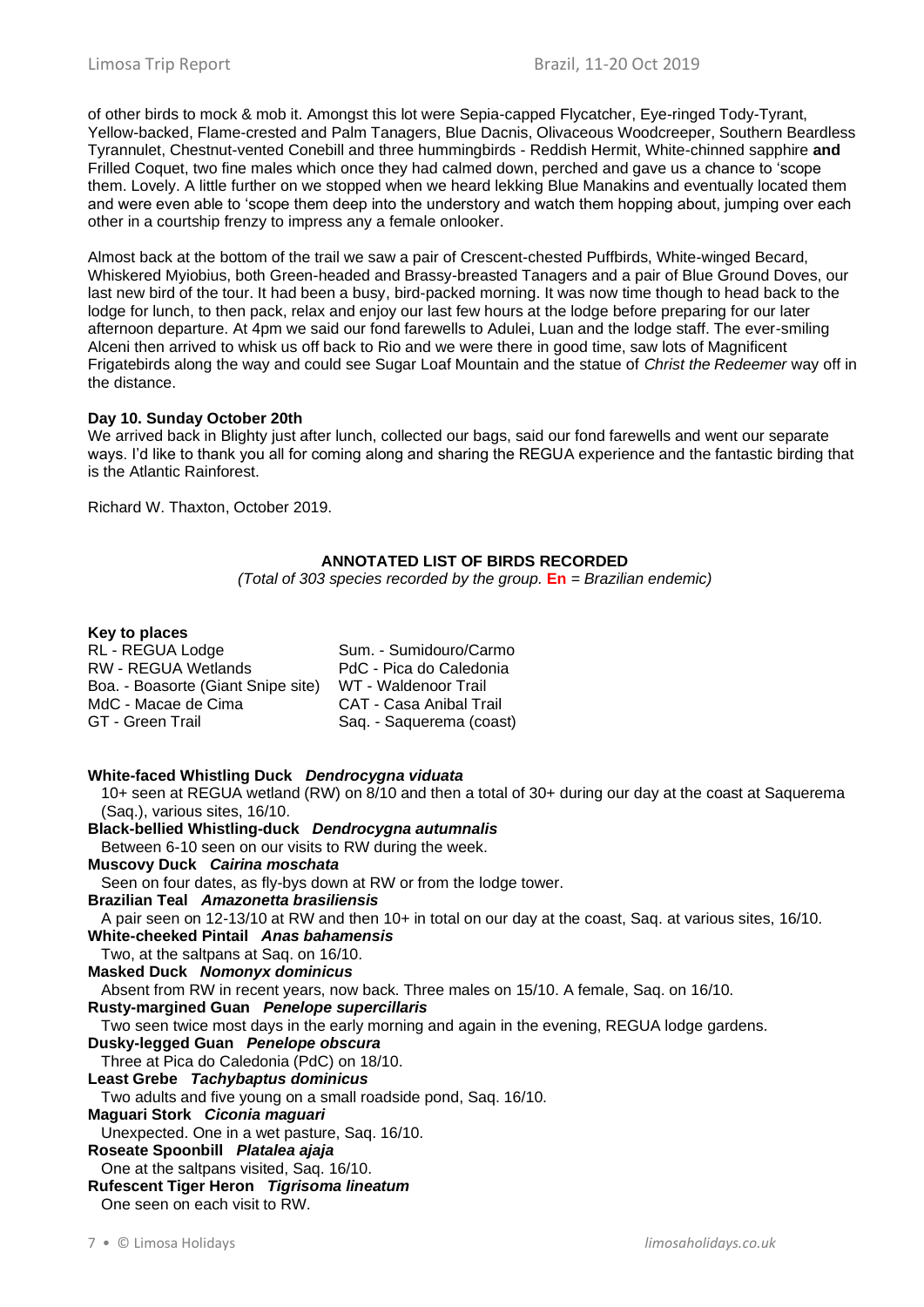**Black-crowned Night Heron** *Nycticorax nycticorax* Two, at the road toll *en route* to Sumidouro (Sum.) on 14/10, two RW on 15/10 and two Saq. on 16/10. **Striated Heron** *Butorides striata* Two on 13/10 and one on 15/10, RW. **Western Cattle Egret** *Bubulcus ibis* Common, seen daily at RW and as drive-by birds in fields everywhere we went. **Cocoi Heron** *Ardea cocoi* Just one seen at RW on 13/10 and one Saq. on 16/10. **Great Egret** *Ardea alba* 1-2 seen RW on 12-13/10 and then 1-2 as drive-by birds seen during the week *en route* to other sites. **Capped Heron** *Pilherodius pileatus* 1-2 seen on three dates at RW. **Whistling Heron** *Syrigma sibilatrix* Three, in wet pasture, Saq. 16/10. **Little Blue Heron** *Egretta caerulea* One at the saltpans, Saq. on 16/10 and one drive-by bird as approached Rio on 19/10. **Snowy Egret** *Egretta thula* 1-2 with Western Cattle Egrets at RW on three dates. One at Saq. 16/10. **Magnificent Frigatebird** *Fregata magnificens* Many seen at Saq. on 16/10.. Many more seen as we approached in Rio, 19/10. **Neotropic Cormorant** *Phalacrocorax brasilianus* Seen on five dates, RW with a max. 10+ **Anhinga** *Anhinga anhinga* 1-2 seen on three dates at RW / from R lodge tower. **Turkey Vulture** *Cathartes aura* Low numbers seen daily at RL and wherever we went off-site. **Black Vulture** *Coragyps atratus* Ubiquitous, seen daily. **Black Hawk-Eagle** *Spizaetus tyrannus* One heard and glimpsed briefly, Casa Anibal trail (CAT) on 19/10. **Black-and-white Hawk-Eagle** *Spizastur melanoleucus* One, Waldenoor Trail (WT), 15/10. **Double-toothed Kite** *Harpagus bidentatus* One, WT on 15/10. **Rufous-thighed Kite** *Harpagus dioden* One, RW on 12/10. **Sharp-shinned Hawk** *Accipiter striatus* One, Sum. 14/10. **Rufous-thighed Hawk** *Accipiter erythronemius* One, PdC on 18/10. **Long-winged Harrier** *Circus buffoni* A dark morph bird, in wet pasture at Saq. 16/10, seen chasing a Savanna Hawk. **Plumbeous Kite** *Ictinia plumbea* Six, at Sum. on 16/10. **Savanna Hawk** *Buteogallus meridionalis* Seen on four dates, at REGUA on 12/10 and 15/10, at Sum. on 14/10 and Saq. on16/10. **White-necked Hawk** *Buteogallus lacernulatus* **En.** Three circling above us on CAT, 19/10. **Roadside Hawk** *Buteo magnirostris* Seen on three dates; at REGUA on 12/10 and 13/10 and Sum. on 14/10. **White-tailed Hawk** *Geranoaetus albicaudatus* Two, *en route* to Sum. on 14/10 and one MdC on 17/10. **Short-tailed Hawk** *Buteo brachyurus* One, PdC on 18/10. **Grey-necked Wood Rail** *Aramides cajaneus* Heard every morning at RL. **Slaty-breasted Wood Rail** *Aramides saracura* One, RW on 12/10. **Ash-throated Crake** *Porzana albicolis* Heard only at Boasorte (Boa.) when Giant Sniping on 12/10. **Blackish Rail** *Pardirallus nigricans* One showed well, Boa. 12/10 and one glimpsed at Sum. on 14/10.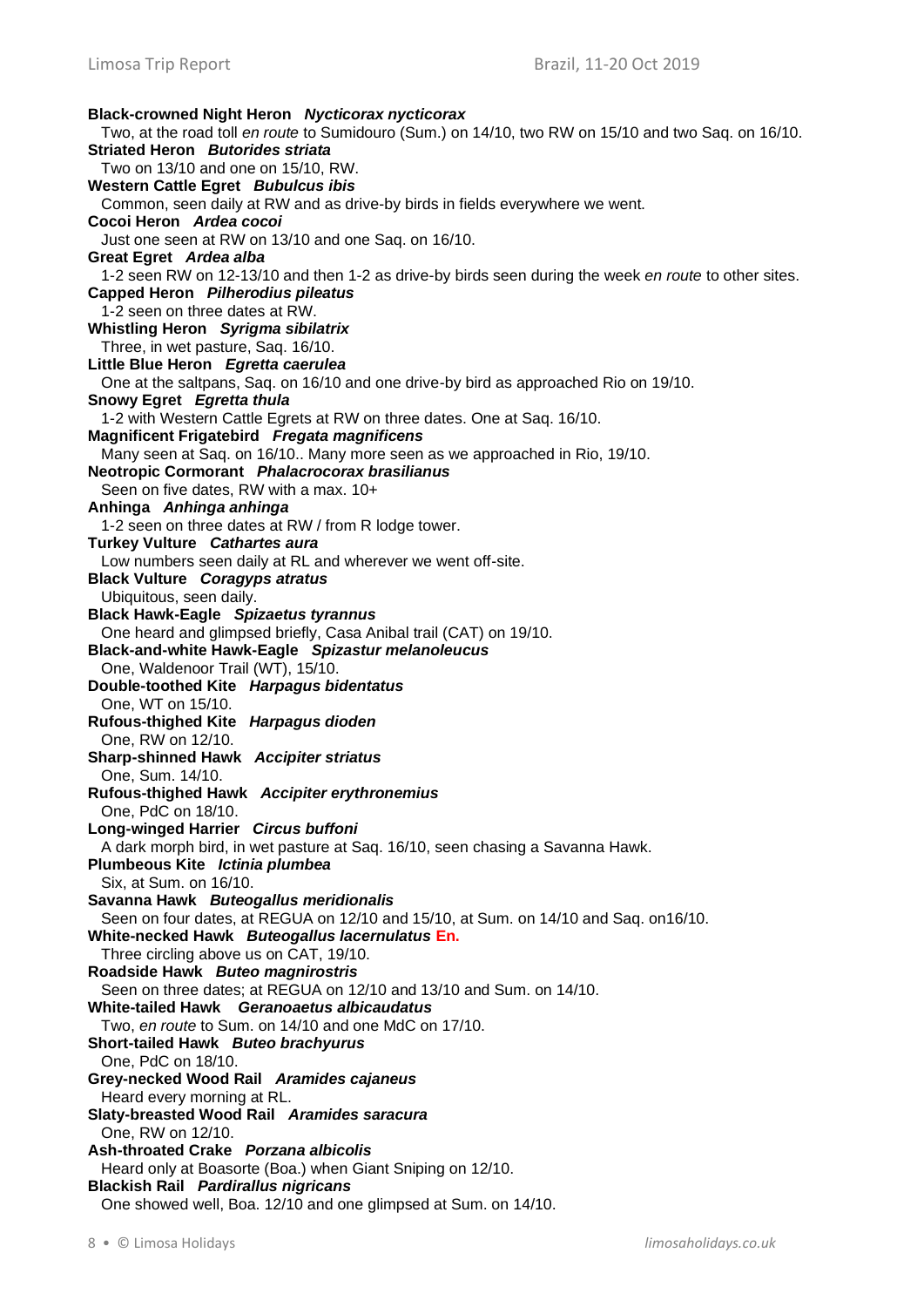**Purple Gallinule** *Porphyrio martinica* 1-2 seen at RW each time we visited. **Common Gallinule** *Gallinula galeata* Many, RW all week. **Limpkin** *Aramus guarauna* Just one, seen briefly, RW on 12/10. **American Oystercatcher** *Haematopus palliatus* Two, Saq. on 16/10. **White-backed Stilt** *Himantopus melanurus* 10+ at the saltpans, Saq. on 16/10. **Southern Lapwing** *Vanellus chilensis* Seen daily, REGUA and in any open fields / roadsides when offsite. **Semipalmated Plover** *Charadrius semipalmatus* One, among sanderling, Saq. on 16/10. **Wattled Jacana** *Jacana jacana* Several, at RW all week, other roadside/ditch birds seen *en route* to other sites. **Hudsonian Godwit** *Limosa haemastica* One, saltpans at Saq. on 16/10. **Ruddy Turnstone** *Arenaria interpres* One, with sanderling, Saq. 16/10. **Sanderling** *Calidris alba* 10+, Saq. on 16/10. **Semipalmated Sandpiper** *Calidris pusilla* One, with sanderling, Saq. 16/10. **Giant Snipe** *Gallinago undulata* Cracking full-bird views (often it's just head & neck) of one, expertly found for us by Adulei, Boa. 12/10. **Spotted Sandpiper** *Actitis macularius* 6+ in total, at two sites at Saq. on 16/10. **Kelp Gull** *Larus dominicanus* 25+ at Saq. on 16/10. **Royal Tern** *Thalasseus maximus* 15+ at Saq. on 16/10. **Cabot's Tern** *Thalasseus acuflavidus* 20+ at Saq. on 16/10. **Yellow-billed Tern** *Sternula superciliaris* 3-4 at Saq. 16/10. **Common Tern** *Sterna hirundo* One, Saq. 16/10. **Feral Rock Dove** *Columba livia* A few seen *en route* through towns. **Picazuro Pigeon** *Patagioenas picazuro* Common, fly-by birds throughout the week. **Plumbeous Pigeon** *Patagioenas plumbea* 6+ fly-by birds at MdC on 17/10. **Ruddy Ground Dove** *Columbina talpacoti* Common and widespread, seen on each off-site day. **Blue Ground Dove** *Claravis pretiosa* A pair, at the bottom of CAT, 19/10. **White-tipped Dove** *Leptotila verreauxi* Heard all week, and a few fly-bys seen. **Guira Cuckoo** *Guira guira* Seen on five dates, at/near R but as drive-by birds too on excursions. **Greater Ani** *Crotophaga major* Small groups on all visits to RW. **Smooth-billed Ani** *Crotophaga ani* Seen daily, at various places visited throughout the week. **Striped Cuckoo** *Tapera naevia* One at Boa. on 12/10, one heard Green Trail (GT) on 13/10 and one heard at Sum. on 14/10. **Squirrel Cuckoo** *Piaya cayana* One, RW on 12/10, one PdC on 18/10 and one CAT on 19/10. **American Barn Owl** *Tyto furcata* One whilst Giant Snipe-ing, Boa. 12/10.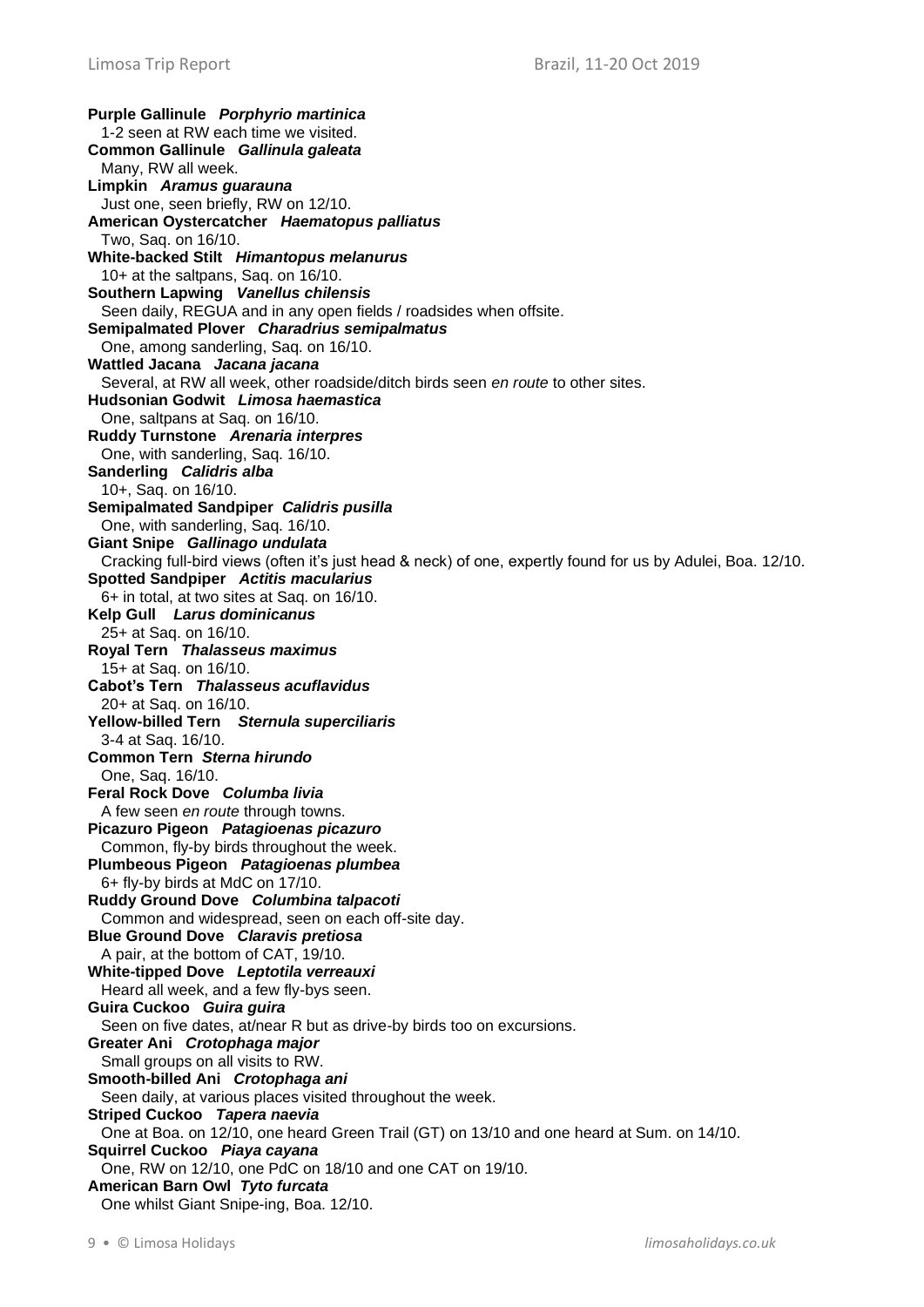**Tropical Screech Owl** *Megascops choliba* First bird of the tour, on a fence post as we arrived at REGUA, 11/10. **Tawny-browed Owl** *Pulsatrix koeniswaldiana* Two, at first just heard then seen in the spotlight and flying back and forth over our heads, Boa. 12/10. **Ferruginous Pygmy Owl** *Glaucidium brasilianum* Heard every night/early morning from our rooms at the lodge. One seen by the REGUA office, 12/10 and two seen on CAT 19/10. **Burrowing Owl** *Athene cunicularia* Two, Boa. 12/10, two as we crossed the pastureland *en route* to GT on 13/10 and one in the front garden of a house, Saq. 16/10. **Striped Owl** *Pseudoscops clamator* One spotlighted at the same spot as Tawny-browed Owl, Boa. 12/10. **Long-tailed Potoo** *Nyctibius aethereus* One with chick, atop its stump nest, WT on 15/10. **Common Potoo** *Nyctibius griseus* Heard only, on our first night at RL, 11/10. **Pauraque** *Nyctidromus albicollis* Heard on our first night at RL, 11/10 and one seen whilst Giant Snipe-ing, Boa. 12/10. **White-collared Swift** *Streptoprocne zonaris* Seen on four dates at RL/RW. **Grey-rumped Swift** *Chaetura cinereiventris* A few seen from RL, 13/10, others at WT on 15/10, others CAT on 19/10. **Sick's Swift** *Chaetura meridionalis* Some at a garage stop at Guapimirim, *en route* to Sum. 14/10. **Saw-billed Hermit** *Ramphodon naevius* **En.** One, CAT on 19/10. **Rufous-breasted Hermit** *Glaucis hirsutus* One down by REGUA office, 12/10 and one WT on 15/10. **Reddish Hermit** *Phaethornis ruber* One, 'scoped perched on GT, 13/10 and one CAT on 19/10. **Swallow-tailed Hummingbird** *Eupetomena macroura* Seen daily, at RL feeders, always spoiling for a fight with other hummers. **Black Jacobin** *Melanotrochilus fuscus* Seen daily at the RL feeders, the Swallow-tailed's whipping boy. **Green-crowned Plovercrest** *Stephanoxis lalandi* Two on the drive up to MdC and one at the top at David Miller's cottage, 17/10. **Frilled Cocquet** *Lophornis magnificus* Two males, CAT on 19/10. **Glittering-bellied Emerald** *Chlorostilbon lucidus* Two at MdC on 17/10 and two at PdC on 18/10. **Violet-capped Woodnymph** *Thalurania glaucopis* 1-2 seen on four dates; at RL on 13/10, WT on 15/10, MdC on 17/10 and at PdC on 18/10. **White-chinned Sapphire** *Hylocharis cyanus* One at RL on 12/10 and one on CAT on 19/10. **White-throated Hummingbird** *Leucochloris albicollis* 2-3 seen at MdC on 17/10. **Glittering-throated Emerald** *Amazalia fimbriata* One, RL on 12/10. **Sapphire-spangled Emerald** *Amazilia lactea* Three, Sum. on 14/10. **Brazilian Ruby** *Clytolaema rubricauda* **En.** Two, MdC on 17/10. **Surucua Trogon** *Trogon surrucura* One on GT on 13/10, a pair at Sum. 14/10, a pair at MdC on 17/10 and a pair at PdC on 18/10. **Green Kingfisher** *Chloroceryle Americana* Seen on four dates; RW on 13/10, at the road toll *en route* to Sum. on 14/10, RW again on 15/10 and at Saq. on 16/10. **Amazon Kingfisher** *Chloroceryle amazona* Seen thrice, RW on 12/10 and again on 15/10 and on the coast at Saq. 16/10. **Ringed Kingfisher** *Ceryle torquatus* Seen on four dates; RW on 12/10, 13/10 and 15/10 and on the coast at Saq. on 16/10. **Rufous-capped Motmot** *Baryphthengus ruficapillus*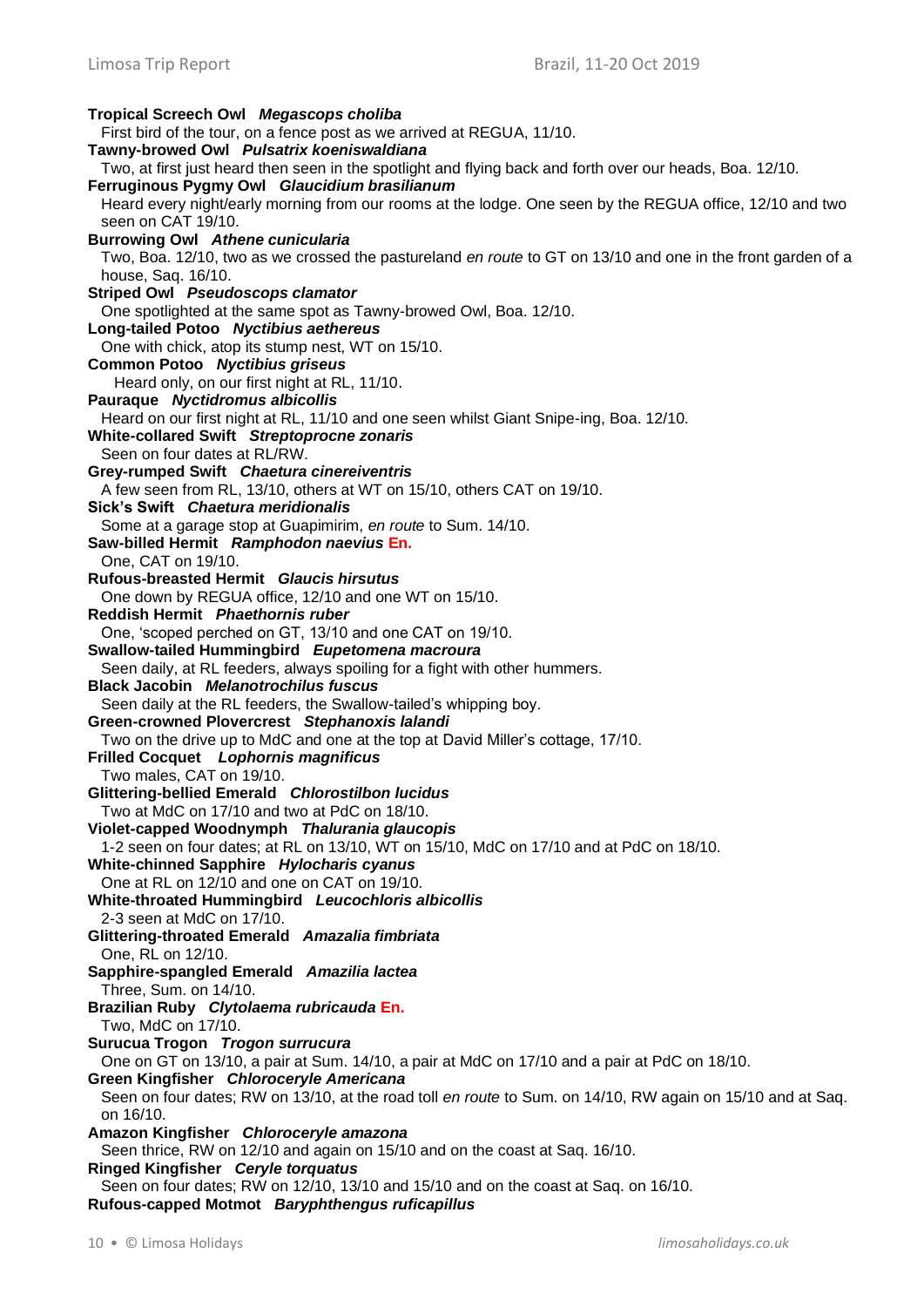Heard all week, at night / dawn from our lodge rooms. One seen eating a mouse, WT on 15/10, one at PdC on 18/10 and one on CAT, 19/10. **Three-toed Jacamar** *Jacamaralcyon tridactyla* **En.** At least seven of these rare, threatened and restricted-range birds, at Sum. on 14/10. **Rufous-tailed Jacamar** *Galbula ruficauda* Two, RL / RW 12/10, 6+ on GT on 13/10, two on WT on 15/10. **White-eared Puffbird** *Nystalus chacuru* An obliging pair at Sum, 14/10. **Crescent-chested Puffbird** *Malacoptila striata* Two, along the trail at Sum. on 14/10 but not seen well. Better was the 'scoped one on CAT on 19/10. **Spot-billed Toucanet** *Selenidera maculirostris* Two on GT on 13/10, one on WT on 15/10 and one at MdC on 17/10. **Channel-billed Toucan** *Ramphastos vitellinus* Two, RW on 12/10 and one WT on 15/10. **Toco Toucan** *Ramphastos toco* Two at RL on 12/10 and again on 15/10, and three on 18/10. **White-barred Piculet** *Picumnus cirratus* Seen on four dates; at RW on 12/10, at Sum. on 14/10, WT on 15/10 and CAT on 19/10. **White Woodpecker** *Melanerpes candidus* Two at Sum. on 14/10. **Yellow-eared Woodpecker** *Veniliornis maculifrons* **En.** One, WT on 15/10, one Saq. on 16/10. **Yellow-throated Woodpecker** *Piculus flavigula* Two on GT on 13/10. **Yellow-browed Woodpecker** *Piculus aurulentus* One, MdC on 17/10. **Green-barred Woodpecker** *Colaptes melanochloros* One on the horse paddock railings at the road toll, *en route* to Sum. on 14/10. **Campo Flicker** *Colaptes campestris* One, as above for Green-barred, 14/10 then on at Saq. 16/10. **Blond-crested Woodpecker** *Celeus flavescens* One in RL garden, 12/10 then one, WT on 15/10. **Lineated Woodpecker** *Dryocopus lineatus* Heard only, CAT on 19/10. **Southern Crested Caracara** *Caracara plancus* Seen daily at REGUA and elsewhere as drive-by birds on offsite excursions. **Yellow-headed Caracara** *Milvago chimachima* As above for Southern Crested. **American Kestrel** *Falco sparverius* One, Boa. 12/10. **Scaly-headed Parrot** *Pionus maximiliani* 1-2 seen fleetingly flying above the canopy on CAT, 19/10. **Orange-winged Amazon** *Amazona amazonica* Two, RL 17/10. **Maroon-bellied Parakeet** *Pyrrhura frontalis* 8+ on WT on 15/10. 6+ 4+ at MdC on 17/10. **White-eyed Parakeet** *Aratinga leucophthalma* 15+ over RL on12/10, 10+ Sum. on 14/10. **Band-tailed Hornero** *Furnarius figulus* Two seen at RW on 12/10. **Rufous Hornero** *Furnarius rufus* Seen at Boa. On 12/10 and as a drive-by bird when on offsite excursions. **Rufous-capped Spinetail** *Synallaxis ruficapilla* Two, on the drive up to MdC on 17/10 and two at PdC on 18/10. **Spix's Spinetail** *Synallaxis spixi* Two on the drive up to MdC on 17/10 and one at PdC on 18/10. **Pallid Spinetail** *Cranioleuca pallida* **En.** One seen at MdC on 17/10. **Yellow-chinned Spinetail** *Certhiaxis cinnamomea* Several seen on each of our visits to RW. Also seen at Sum. on 14/10 and at Saq. on 16/10. **Rufous-fronted Thornbird** *Phacellodomus rufifrons* Two, Boa. On 12/10 and two along the track at Sum, 14/10.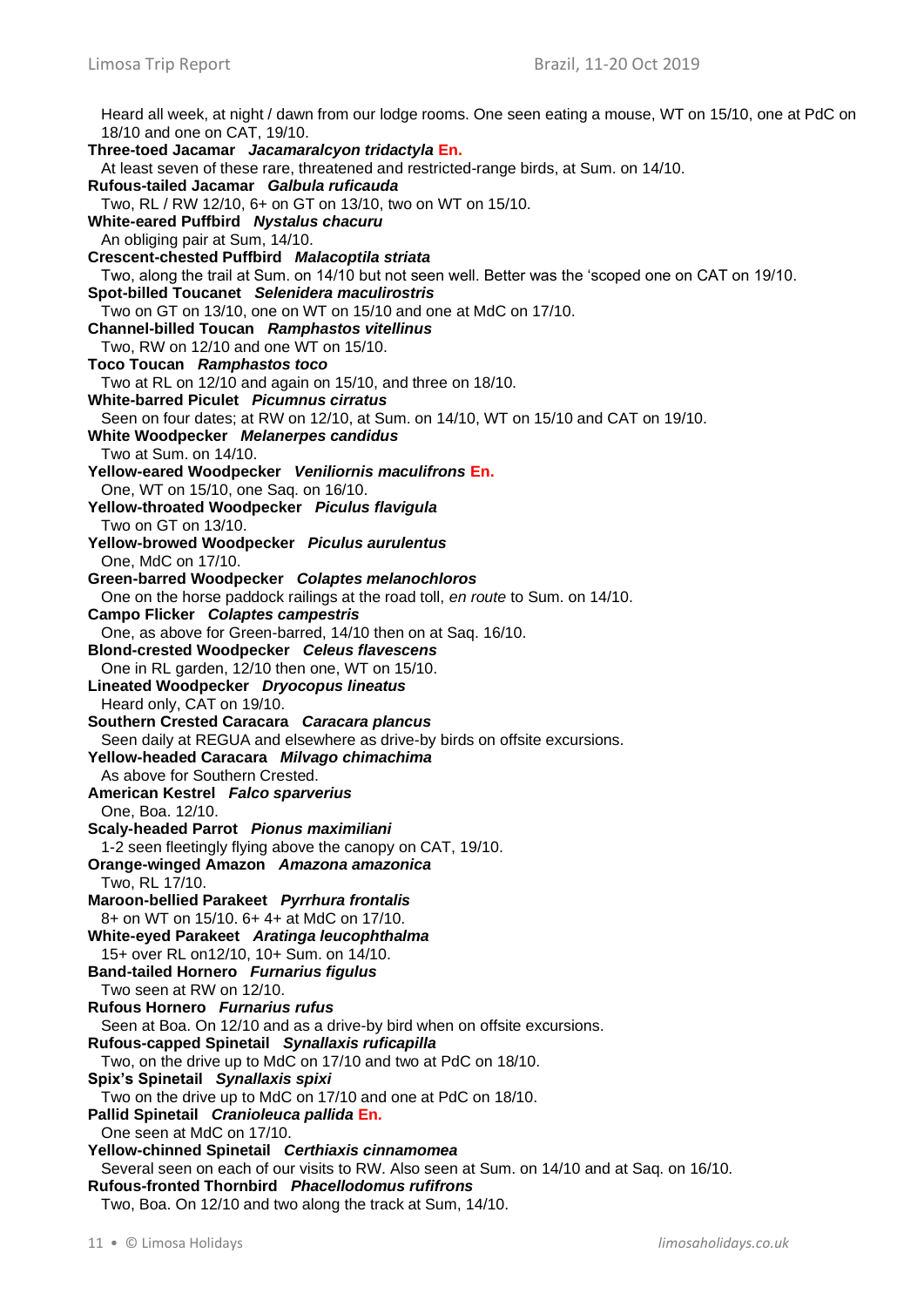**Orange-eyed Thornbird** *Phacellodomus erythrophthalmus* Two, at the road toll stop *en route* to Sum, 14/10. **Buff-browed Foliage-gleaner** *Syndactyla rufosuperciliata* Just one, PdC on 18/10. **Black-capped Foliage-gleaner** *Philydor atricapillus* One, GT on 13/10. **Buff-fronted Foliage-gleaner** *Philydor rufum* One, along GT on 13/10, one along WT on 15/10 and one at PdC on 18/10. **White-collared Foliage-gleaner** *Anabenops fuscus* One at MdC on 17/10. **Pale-browed Treehunter** *Cichlocolaptes leucophrus* **En.** One, MdC on 17/10 and one at PdC on 18/10. **Sharp-billed Treehunter** *Heliobletus contaminatus* One, MdC on 17/10 and one at PdC on 18/10. **Plain Xenops** *Xenops minutus* One, CAT on 19/10. **Streaked Xenops** *Xenops rutilans* One along GT on 13/10. **Plain-winged Woodcreeper** *Dendrocincla turdina* One, along GT, 13/10 and one, CAT on 19/10. **Olivaceous Woodcreeper** *Sittasomus griseicapillus* Four dates; GT on 13/10, WT on 15/10, MdC on 17/10 and CAT on 19/10. **White-throated Woodcreeper** *Xiphocolaptes albicollis* One along WT 15/10. **Planalto Woodcreeper** *Dendrocolaptes platyrostris* One at PdC on 18/10. **Lesser Woodcreeper** *Xiphorynchus fuscus* Two at Sum. on 14/10, one along WT on 15/10 and one along CAT on 19/10. **Scaled Woodcreeper** *Lepidocolaptes squamatus* Four dates; one at Sum. on 14/10 and one MdC on 17/10, one at PdC on 18/10 and two along CAT on 19/10. **Silvery-flanked Antwren** *Myrmotherula lactuosa* Four dates; two, RW on 12/10, two on GT, 13/10, one on WT on 15/10 and two on CAT, 19/10. **Unicoloured Antwren** *Myrmotherula unicolor* **En.** One, GT on 13/10, one along WT on 15/10. **Streak-capped Antwren** *Terenura maculate* One, WT on 15/10. **Serra Antwren** *Formicivora serrane* **En.** A pair, along the track at Sum. 14/10. **Star-throated Antwren** *Rhopias gularis* A pair, MdC on 17/10. **Restinga Antwren** *Formicivora littoralis* **En.** A pair in the restinga scrub, Saq. on 14/10. **Rufous-winged Antwren** *Herpsilochmus rufimarginatus* One along CAT on 19/10. **Spot-breasted Antvireo** *Dysithamnus stictothorax* One, WT on 15/10. **Chestnut-backed Antshrike** *Thamnophilus palliatus* One, RW on 12/10 and one, heard only, WT on 15/10. **Variable Antshrike** *Thamnophilus caerulescens* One, PdC on 18/10. **Rufous-capped Antshrike** *Thamnophilus ruficapillus* One, PdC on 18/10. **Large-tailed Antshrike** *Mackenziaena leachii* The bird with the plumage pattern of a whale shark, or a starry, starry night sky - one MdC on 17/10. **Ferruginous Antbird** *Drymophila ferruginea* One at Sum. 14/10. **Bertoni's Antbird** *Drymophila rubricollis* One on the drive up to MdC on 17/10. **Dusky-tailed Antbird** *Drymophila malura* Two, PdC on 18/10. **White-shouldered Fire-eye** *Pyriglena leucoptera* Great views, eventually, of this skulker on the drive up to, MdC on 17/10.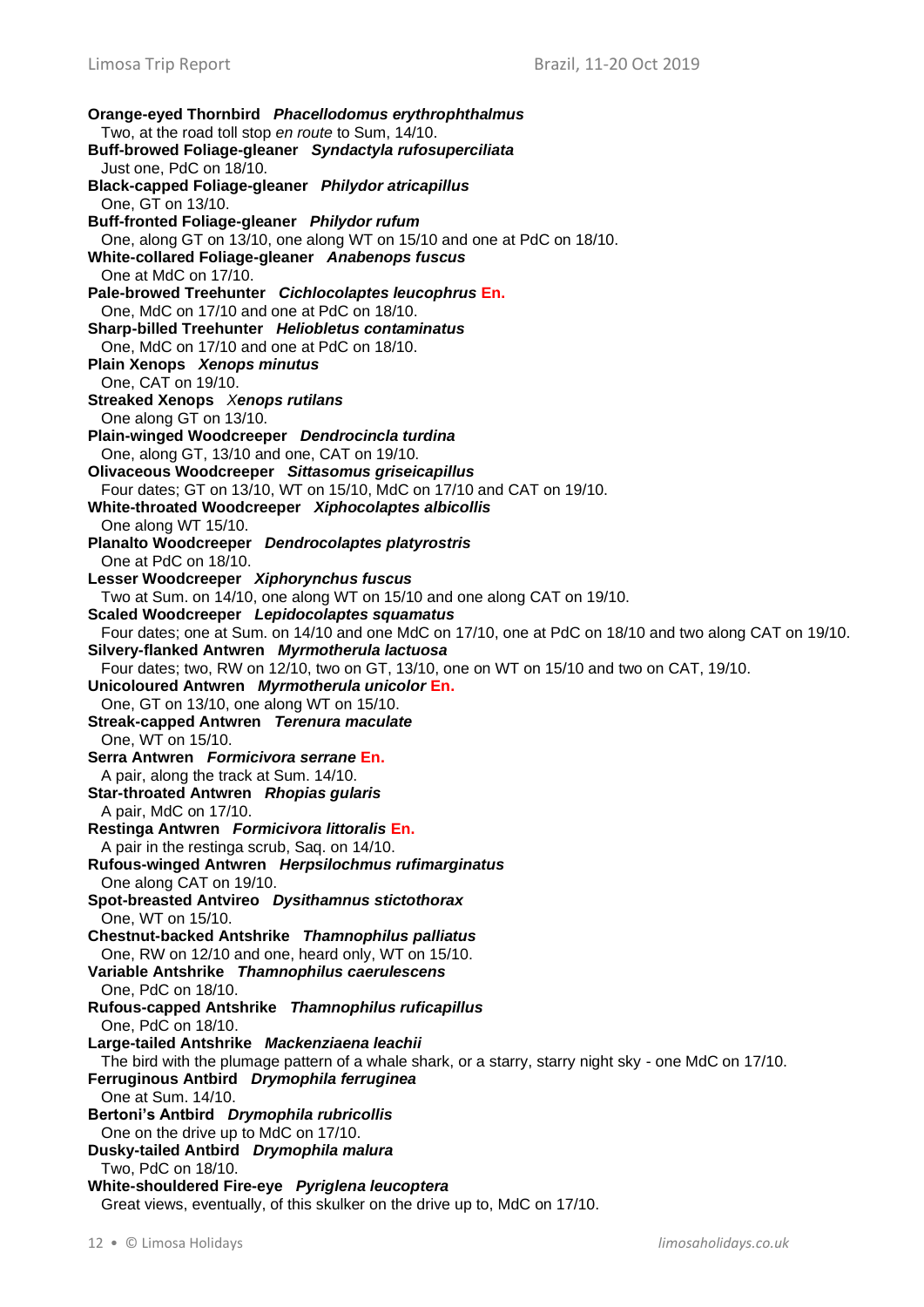**Rufous-tailed Antthrush** *Chamaeza ruficauda* Heard only, PdC, 18/10. **Rufous Gnateater** *Conopophaga lineata* One, on the drive up to MdC on 17/10. **Black-cheeked Gnateater** *Conopophaga melanops* Fab views of one, along GT on 13/10. **Planalto Tyrannulet** *Phyllomyias fasciatus* One along WT on 15/10, two on the drive up to MdC on 17/10 and one at PdC on 18/10. **Rough-legged Tyrannulet** *Phyllomyias burmeisteri* One, MdC on 17/10. **Grey-capped Tyrannulet** *Phyllomyias griseocapilla* Two, MdC on 17/10. **Yellow-bellied Elaenia** *Elaenia flavogaster* Seen or heard on six dates, various locations. **Olivaceous Elaenia** *Elaenia mesoleuca* One, PdC on 18/10. **Highland Elaenia** *Elaenia obscura* Two, MdC, 17/10. **Southern Beardless Tyrannulet** *Camptostoma obsoletum* Two, PdC on 18/10 and one CAT on 19/10. **White-crested Tyrannulet** *Serpophaga subcristata* One on the road up to PdC on 18/10. **Mouse-coloured Tyrannulet Phaeomyias murina** One, Saq. on 16/10. **Southern Antpipit** *Corythopis delalandi* It was a struggle, but eventually seen, GT on 13/10. **Mottled-cheeked Tyrannulet** *Phylloscartes ventralis* One, on the drive up to MdC on 17/10. **Ochre-bellied Flycatcher** *Mionectes oleagineus* One, WT on 15/10. **Grey-hooded Flycatcher** *Mionectes rufiventris* One, on GT on 13/10 and one, CAT on 19/10. **Sepia-capped Flycatcher** *Leptopogon amaurocephalus* One, Saq. on 14/10, one at MdC on 17/10. **Bran-coloured Flycatcher** *Myiophobus fasciatus* One, at the road toll stop *en route* to Sum, 14/10 and one at MdC on 17/10. **Drab-breasted Bamboo Tyrant** *Hemitriccus diops* One, MdC on 17/10. **Eye-ringed Tody-Tyrant** *Hemitriccus orbitatus* **En.** One along GT on 13/10 and one along CAT, 19/10. **Hangnest Tody-Tyrant H***emitriccus nidipendulus* One along the track at Sum. 14/10. **Ochre-faced Tody-Flycatcher** *Poecilotriccus plumbeiceps* One, MdC on 17/10. **Yellow-lored Tody-Flycatcher** *Todirostrum poliocephalum* **En.** One, RW on 12/10. **Yellow-olive Flatbill/Flycatcher** *Tolmomyias sulphurescens* One, WT on 15/10 and one at MdC on 17/10. **White-throated Spadebill** *Platyrinchus mystaceus* One, GT on 13/10. **Cliff Flycatcher** *Hirundinea ferruginea* One, WT on 15/10, one at the road toll *en route* to MdC on 17/10 and again on 18/10 *en route* to PdC. **Blue-billed Black Tyrant** *Knipolegus cyanirostris* A pair, MdC on 17/10. **Crested Black Tyrant** *Knipolegus lophotes* Two, roadside birds seen *en route* to/from Sum.14/10. **Velvety Black Tyrant** *Knipolegus nigerrimus* One, PdC on 18/10. **Yellow-browed Tyrant** *Satrapa icterophrys* One, at the road toll stop *en route* to Sum. on 14/10. **White-rumped Monjita** *Xolmis velata* Not great views, but two, Sum. 14/10.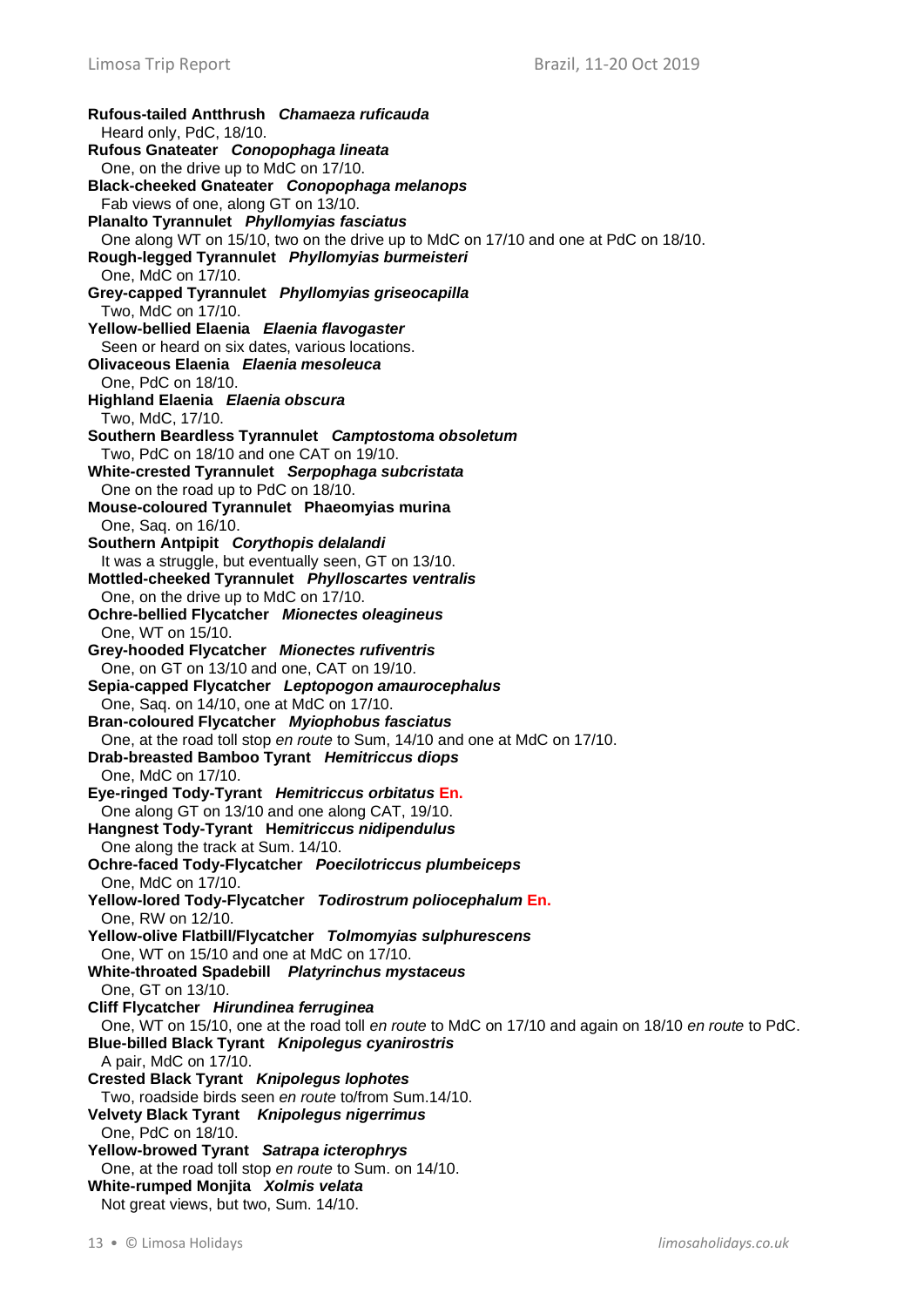**Streamer-tailed Tyrant** *Gubernetes yetapa* Two, Boa. on 12/10. **Shear-tailed Grey Tyrant** *Muscipipra vetula* Two, MdC on 17/10 and two at PdC on 18/10. **Masked Water Tyrant** *Fluvicola nengeta* Common, seen daily; RW, in the lodge gardens and pool-side, and others in roadside fields, in passing. **White-headed Marsh Tyrant** *Arundinicola leucocephala* 2-3 seen on each visit to RW. **Cattle Tyrant** *Machetornis rixosus* One, Sum. on 14/10 and one, Saq. on 16/10. **Piratic Flycatcher** *Legatus leucoophaius* Two, Boa. on 12/10 and one WT on 15/10. **Rusty-margined Flycatcher** *Myiozetetes cayanensis* One, PdC on 18/10, as we watched those gorgeous Swallow-tailed Cotingas. **Social Flycatcher** *Myiozetetes similis* Common and widespread. **Great Kiskadee** *Pitangus sulphuratus* Common and widespread. **Streaked Flycatcher** *Myiodynastes maculates* Four dates; one, RW on 12/10, one at Sum. on 14/10, one at MdC on 17/10 and at PdC on 18/10. **Boat-billed Flycatcher** *Megarhynchus pitangua* Two, RW on 12/10, two, WT on 15/10 and heard at PdC on 18/10. **Variegated Flycatcher** *Empidonomus varius* One, MdC on 17/10 and two at PdC on 18/10. **Tropical Kingbird** *Tyrannus melancholicus* Common and widespread. **Fork-tailed Flycatcher** *Tyrannus savana* Three as we drove through pastureland *en route* to GT on 13/10 and three, Saq. 16/10. **Grayish Mourner** *Rhytiperna simplex* One along GT on 13/10. **Swainson's Flycatcher** *Myiarchus swainsoni* Two, Sum. on 14/10 and one at PdC on 18/10. **Short-crested Flycatcher** *Myiarchus ferox*  Seen on three dates; RW on 12/10, on GT on 13/10 and at Sum. on 14/10. **Grey-hooded Attila** *Attila rufus* **En.** One, GT on 13/10 and one heard at MdC on 17/10. **Swallow-tailed Cotinga** *Phibalura flavirostris* At least three, maybe as many as five, PdC on 18/10. The BOT-bird surely? **Hooded Berryeater** *Carpornis cucullata* **En.** Several heard, and expertly mimicked by Adulei, then eventually one seen, MdC on 17/10. **Bare-throated Bellbird** *Procnias nudicollis* At least one, maybe two fine *Daz*-white males, on the road up to MdC, 17/10. **Black-and-gold Cotinga** *Tijuca atra* **En.** Distant views of a male, but then a closer female, MdC on 17/10. Their tuning fork-like ringing song heard at PdC on 18/10. **Serra do Mar Tyrant-Manakin** *Neopelma chrysolophum* One, PdC on 18/10. **Blue Manakin** *Chiroxiphia caudata* A female on GT on 13/10, then two males on WT on 15/10, heard at MdC on 17/10 and then three lekking males branch-hopping, CAT on 19/10. **Pin-tailed Manakin** *Ilicura militiaris* **En.** A female, at MdC on 17/10. **White-bearded Manakin** *Manacus manacus* Seen on four dates, at first females but then great views of wing-snapping displaying males, RW on 15/10. **Sharpbill** *Oxyruncus cristatus* One, seen fleetingly, MdC, 17/10. **Whiskered Myiobius** *Myiobius barbatus* Two separate individuals, GT on 13/10 and one, CAT on 19/10. **Brazilian Laniisoma** *Laniisoma elegans* One, GT on 13/10. **Green-backed Becard** *Pachyramphus viridis* One, Sum.on 14/10.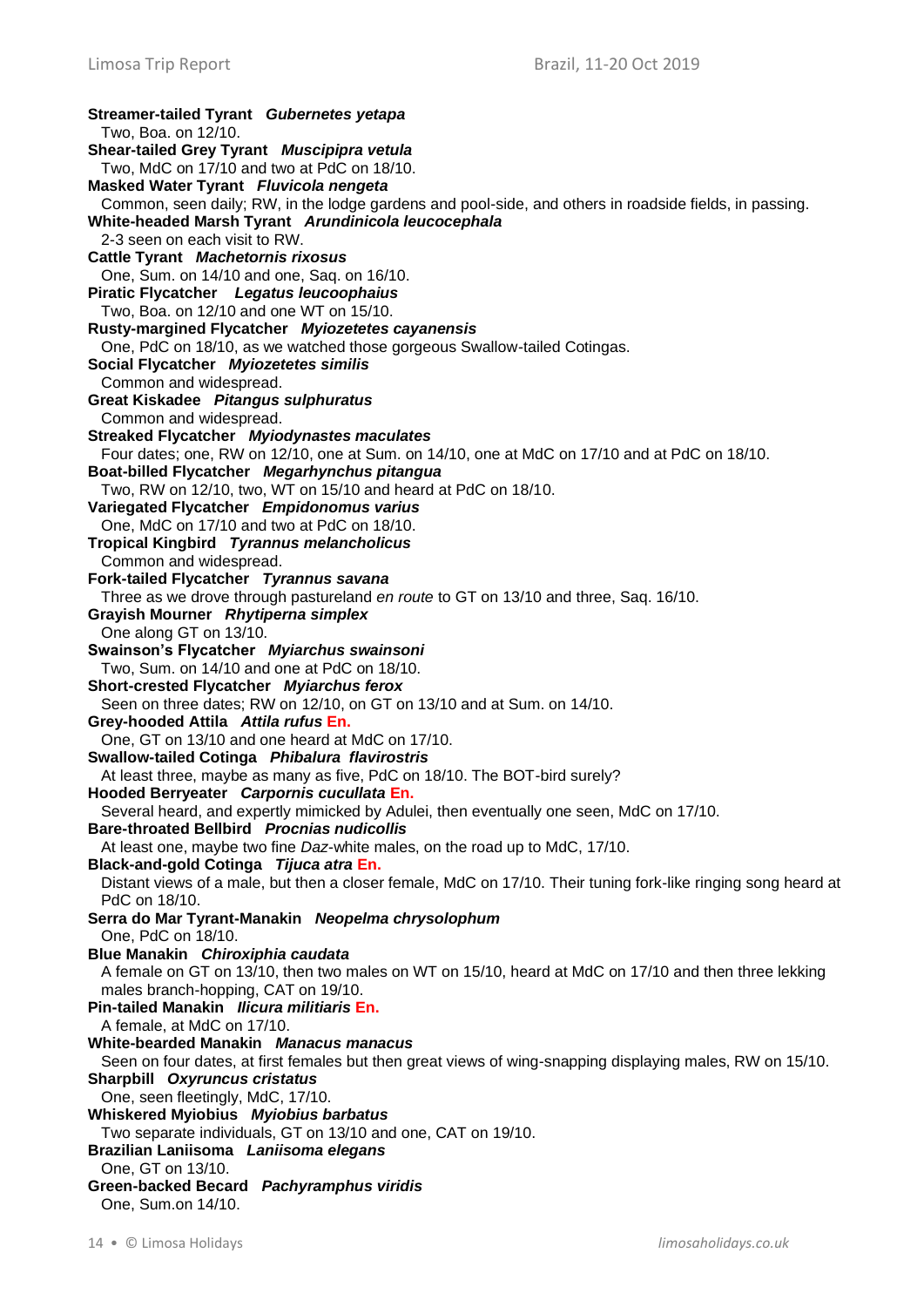**Chestnut-crowned Becard** *Pachyramphus castaneus* One, Sum. on 14/10, two on WT on 15/10. **White-winged Becard** *Pachyramphus polychopterus* Two, WT on 15/10 and one CAT on 19/10. **Black-capped Becard** *Pachyramphus marginatus* One, GT on 13/10. **Crested Becard** *Pachyramphus validus* A pair, WT on 15/10. **Rufous-browed Peppershrike** *Cyclarhis gujanensis* One, MdC, 17/10 and one, PdC on 18/10. **Red-eyed Vireo** *Vireo olivaceus chivi* Three dates; one on GT on 13/10, one at Sum. on 14/10 and one, WT on 15/10. **Rufous-crowned Greenlet** *Hylophilus poicilotis* One, MdC on 17/10 and one, PdC on 18/10. **Grey-eyed Greenlet** *Hylophilus amaurocephalus* **En** One seen at Sum, 14/10. **Lemon-chested Greenlet** *Hylophilus thoracicus* Two, RW on 12/10. **Curl-crested Jay** *Cyanocorax cristatellus* Several as we passed through the pastureland *en route* to GT on 13/10, a few at Sum. 14/10, other at the coast at Saq. 16/10. **White-rumped Swallow** *Tachycineta leucorrhoa* A few about, various spots. **Grey-breasted Martin** *Progne chalybea* A few about, various spots. **Brown-chested Martin** *Progne tapera* As above. **Blue-and-white Swallow** *Notiochelidon cyanoleuca* Also, as above. **Southern Rough-winged Swallow** *Stelgidopteryx ruficollis* Also, as above, seen daily. **House Wren** *Troglodytes aedon* Seen or heard daily around RL and gardens. **Tropical Mockingbird** *Mimus gilvus* Somewhat unexpected, two, in the restinga scrub, Saq. on 16/10. **Chalk-browed Mockingbird** *Mimus saturninus* Noted daily, all locations. **Yellow-legged Thrush** *Turdus flavipes* Three seen at MdC on 17/10 and 2-3 at PdC on 18/10. **Rufous-bellied Thrush** *Turdus rufiventris* Seen at the road toll stop *en route* to Sum. on 14/10, along the WT on 15/10, three at MdC on 17/10 and at PdC on 18/10. **Pale-breasted Thrush** *Turdus leucomelas* Noted on six dates, various locations. **Creamy-bellied Thrush** *Turdus amaurochalinus* One, RW on 12/10, two at MdC on 17/10 and two at PdC on 18/10. **House Sparrow** *Passer domesticus* A few seen at the road toll stop, *en route* to Sum. 14/10. **Common Waxbill** *Estrilda astrild* Three, RW on 12/10. **Yellowish Pipit** *Anthus lutescens* Two, Saq. on 16/10. **Hooded Siskin** *Carduelis magellanica* Two *en route* to Sum. on 14/10, then several at both MdC on 17/10 and PdC on 18/10. **Purple-throated Euphonia** *Euphonia chlorotica* One, RL garden, 12/10. **Violaceus Euphonia** *Euphonia violacea* Oddly scarce this year, just 1-2 in the RL garden. **Orange-bellied Euphonia** *Euphonia xanthogaster* One, WT on 15/10. **Chestnut-bellied Euphonia** *Euphonia pectoralis* Two on GT on 13/10 then two on the road up to MdC on 17/10.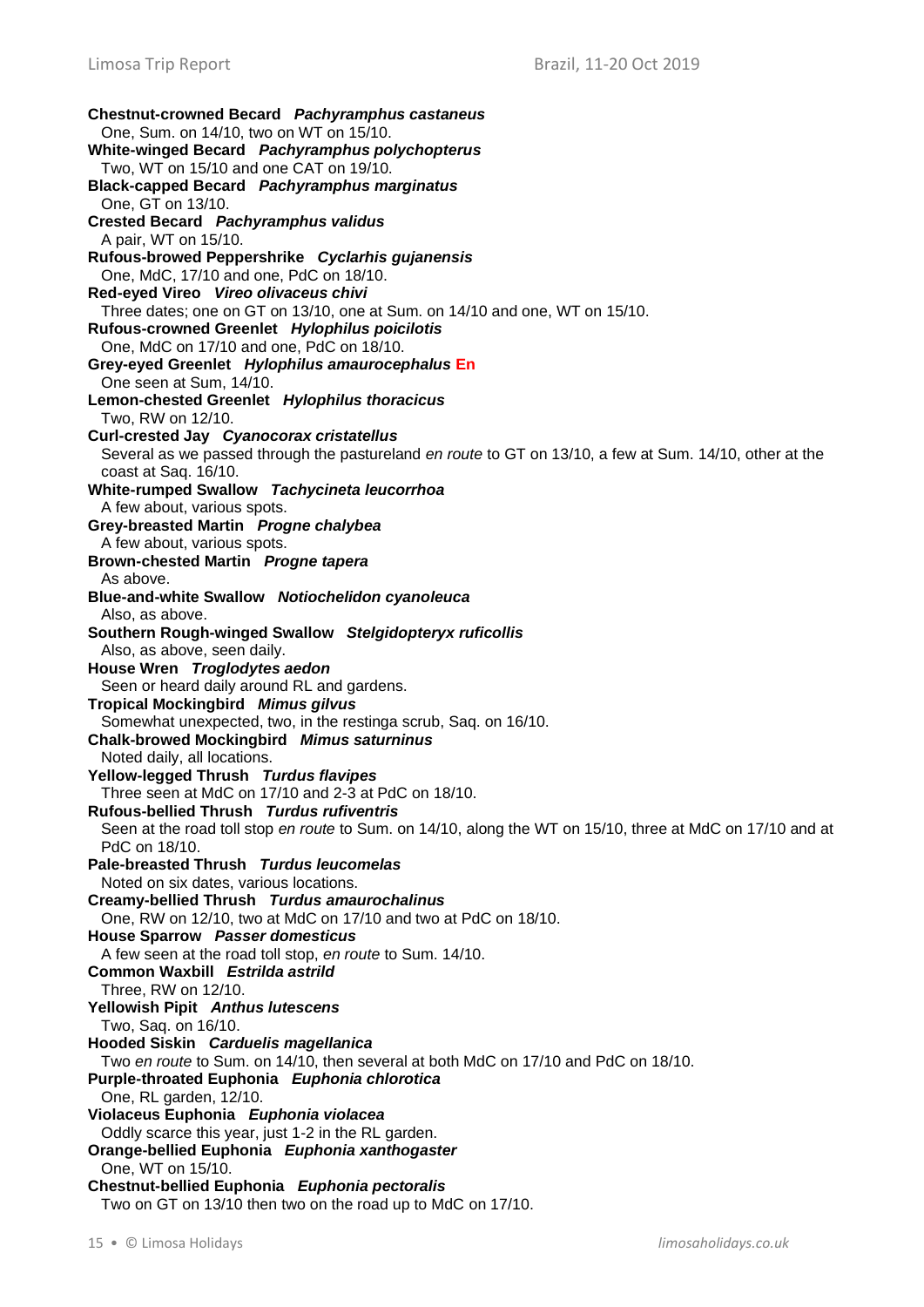**Rufous-collared Sparrow** *Zonotrichia capensis* Surprisingly, very few seen, 1-2 at MdC on 17/10 and a few at PdC on 18/10. **Half-collared Sparrow** *Arremon semitorquatus* **En.** One, PdC on 18/10. **White-browed Blackbird** *Leistes superciliaris* At least six, roadside pasture at Saq. on 16/10 as we watched Whistling Herons and a Long-winged Harrier. **Crested Oropendola** *Psarocolius decumanus* 6+ at MdC, 17/10. **Red-rumped Cacique** *Cacicus haemorrhous* Seen daily, around the RL gardens, from the tower and down in RW. **Campo Troupial** *Icterus jamacaii* One fine, day-glow orange bird, Sum. 14/10 found by our driver Alceni. And how proud was he to find it for us, bless him. **Giant Cowbird** *Molothrus oryzivorus* One, Boa. on 12/10, one at Sum. on 14/10 and one along WT on 15/10. **Shiny Cowbird** *Molothrus bonariensis* Seen on six dates though never very well, just odd ones & twos, various locations. **Chopi Blackbird** *Gnorimopsar chopi* Not seen well either, a few drive-by birds *en route* to Sum. on 14/10. **Chestnut-capped Blackbird** *Chrysomus ruficapillus* These we did see well, RW on each visit. **White-rimmed Warbler** *Basileuterus leucoblepharus* One on the road up to MdC, 17/10 and one at PdC on 18/10. **Golden-crowned Warbler** *Basileuterus culicivorus* At MdC only, two on the road up, 17/10. **Red-crowned Ant Tanager** *Habia rubica* Two, GT on 13/10. **Yellow-green Grosbeak** *Caryothraustes canadensis* One, WT on 15/10. **Cinnamon Tanager** *Schistochlamys ruficapillus* Just the one, on the way down from MdC on 17/10. **Hooded Tanager** *Nemosia pileata* Two, RW on 12/10 and two at Sum. on 14/10. **Chestnut-headed Tanager** *Pyrrhoccoma ruficeps* One, MdC on 17/10. **Black-goggled Tanager** *Trichotthraupis melanops* One, seen fleetingly, at MdC on 17/10. **Flame-crested Tanager** *Tachyphonus cristatus* Seen on GT on 13/10, WT on 15/10 and along CAT on 19/10. **Ruby-crowned Tanager** *Tachyphonus coronatus* Seen on three dates; two at MdC on 17/10 and 2-3 at PdC on 18/10 and along CAT on 19/10. **Brazilian Tanager** *Ramphocelus bresilius* Seen at RW/RL gardens/tower and at Sum. on 14/10. **Sayaca Tanager** *Thraupis sayaca* Common & widespread, seen throughout the week at various localities. **Azure-shouldered Tanager** *Tangara cyanoptera* **En.** Several seen at MdC only, on 17/10. **Golden-chevroned Tanager** *Thraupis ornate* 2-3 seen at MdC on 17/10 and 2-3 at PdC on 18/10. **Palm Tanager** *Thraupis palmarum* A few seen most days, various localities. **Diademed Tanager** *Stephanophorus diadematus* Alas, only heard, flying over us at PdC on 18/10. **Fawn-breasted tanager** *Pipraeides melanonota* Just the one, PdC on 18/10. **White-bellied Tanager** *Tangara gyrola* **En.** Two, GT on 13/10. **Green-headed Tanager** *Tangara seledon* Seen on four dates; at RW on 12/10, along GT on 13/10, along WT on 15/10 and along CAT on 19/10. **Brassy-breasted Tanager** *Tangara desmaresti* **En.** Several of these absolute *stotters*, MdC on 17/10, PdC on 18/10 and CAT on 19/10. **Burnished-buff Tanager** *Tangara cayana*